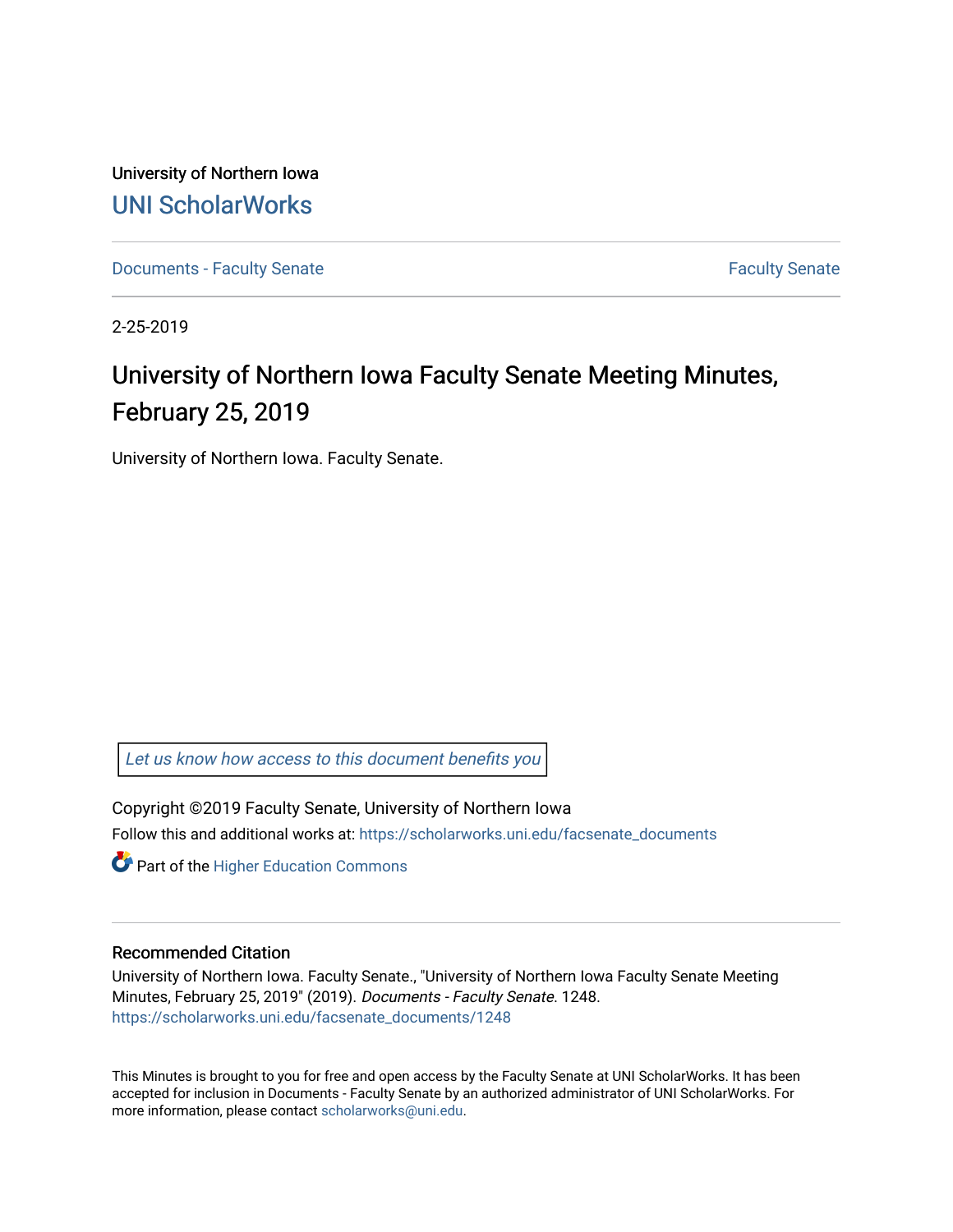# **Regular Meeting UNI FACULTY SENATE MEETING 2/25/19 (3:30 – 4:14) Mtg. #1820 SUMMARY MINUTES Scholar Space (301) Rod Library**

# Call for Press Identification: No members of the Press were present.

**Guests: Cyndi Dunn, Wes Dunn, Lily Schwarz, Marybeth Stalp.** 

# **Courtesy Announcements:**

UNI President **Nook** explained about the purpose of the Future Visioning Committee and answered questions regarding senior leadership decisions made in regard to the recent Waka Flocka concert. (See pages  $4-13$ .)

Faculty Chair **Cutter** asked faculty for feedback in a brief Qualtrics survey on voting rights for faculty members who are not tenure or tenure-track. This will be a voting issue at the September Fall Faculty meeting. (See pages 12-13.)

United Faculty President **Hawbaker** announced the faculty contract ratification and further explained the procedures by which Merit pay will be distributed this year and next year. (See pages 13-15.)

NISG Vice President **Ahart** pronounced the recent visit to the Capitol "a great success," and thanked faculty including Dr. Hesse for the support for students running for elected student government offices. (See pages 15-17.)

# **Consideration of Calendar Items for Docketing**

| 1320 | Proposed Revisions to the Curriculum Handbook<br>** (O'Kane/Zeitz) Motion to docket in regular order. Passed. |
|------|---------------------------------------------------------------------------------------------------------------|
| 1321 | <b>Emeritus request for Dennis Schmidt</b>                                                                    |
| 1322 | <b>Emeritus request for Angeleita Floyd</b>                                                                   |
| 1323 | <b>GERC Consultation</b>                                                                                      |
|      | ** (Zeitz/Neibert) Motion to bundle 1321, 1322, 1323 for March 11<br>docket. Passed.                          |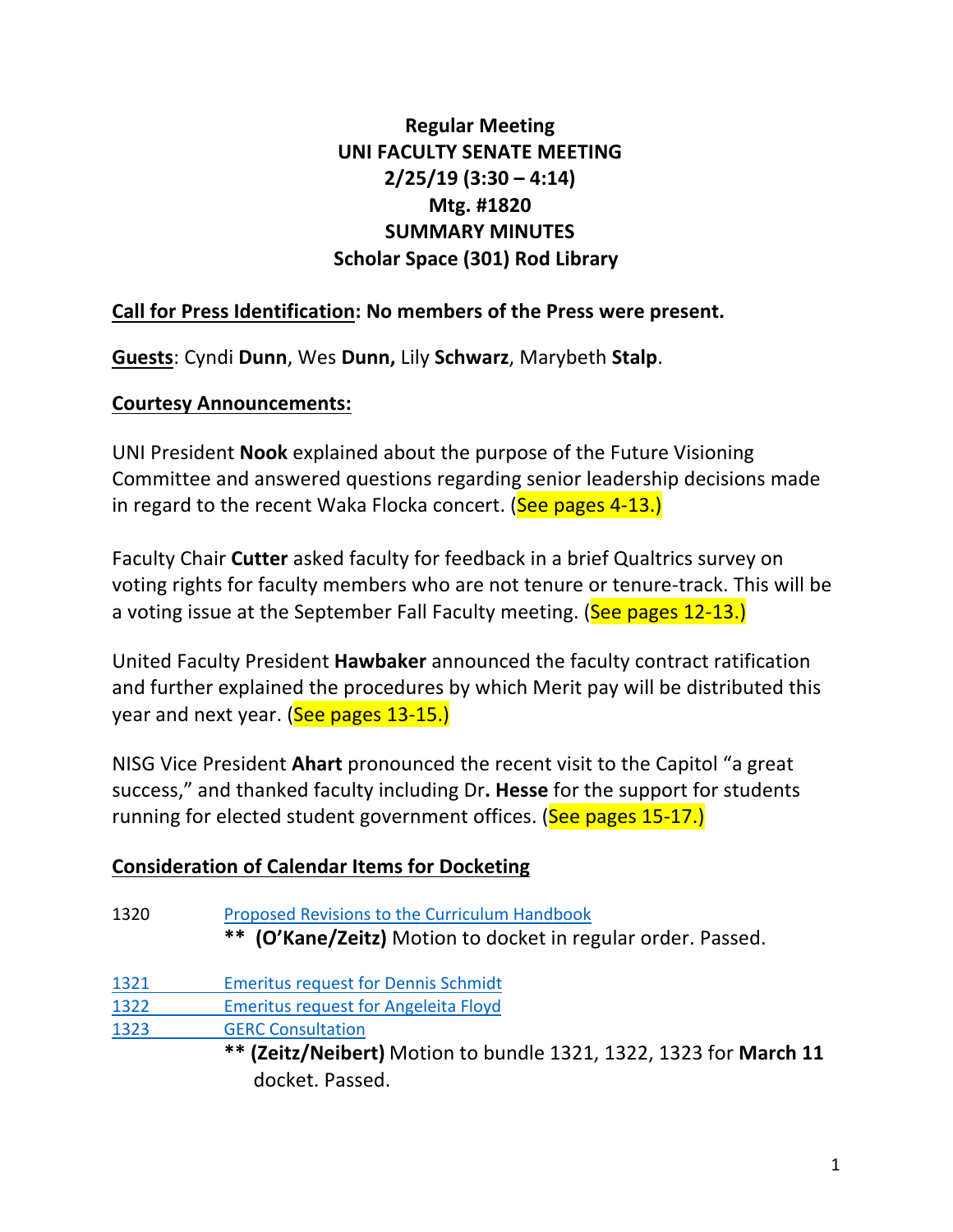# **Consideration of Docket Items**

1438 1317 Emeritus request for Deborah Giarusso **\*\*** (Burnight/Strauss) Motion passed. (See pages 22-23.)

- 1439 1318 Emeritus request for Cynthia Dunn \*\* (Burnight/Gould) Motion passed. (See pages 23-24.)
- 1440 1319 Emeritus request for Anne Myles \*\* (Mattingly/Burnight) Motion passed. (See pages 24-25.)

**Adjournment:** (Strauss/Zeitz) 4:14

**Next Meeting**: 3:30 p.m. Monday March 11, 2019 Scholar Space (301) Rod Library University of Northern Iowa

*A complete transcript of 26 pages and 0 addendum follows.*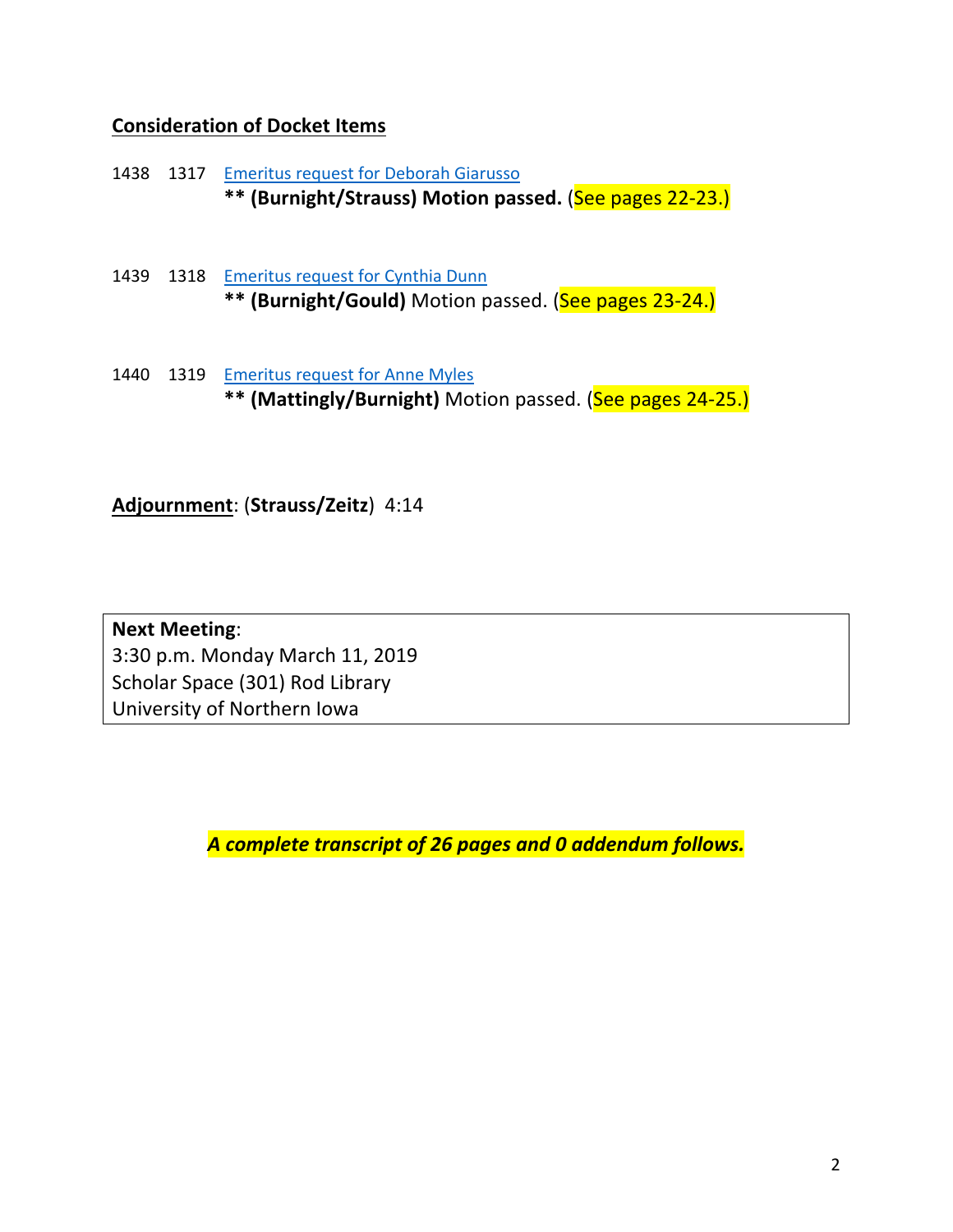## **FULL TRANSCRIPT of the**

#### **UNI FACULTY SENATE MEETING**

#### **February 11th, 2019**

**Present:** Senators Imam Alam, John Burnight, Faculty Senate Secretary Gretchen **Gould**, Senators Kenneth **Hall**, Tom Hesse, Bill Koch, Faculty Senate Vice-Chair Jim **Mattingly**, Senators Justin Mertz, Peter Neibert, Steve O'Kane, Faculty Senate Chair Amy **Petersen**, Senators Mark **Sherrad**, Gloria **Stafford**, Andrew **Stollenwerk**, Shahram Varzavand, and Leigh Zeitz. Also Present: NISG Vice President Kristin Ahart, UNI Faculty Chair Barbara **Cutter**, United Faculty Chair Becky **Hawbaker**, UNI President Mark **Nook,** Associate Provost Patrick **Pease**, Associate Provost John Vallentine, and Provost Jim Wohlpart.

**Not Present:** Senators Seong-in Choi, Nicole Skaar.

**Guests: Cyndi Dunn, Wes Dunn, Lily Schwarz, Marybeth Stalp.** 

### **CALL TO ORDER AND INTRODUCTION OF GUESTS**

**Petersen:** Alright, should we go ahead and get started? Welcome. Let's begin by asking our guests to introduce themselves, if you would please? You're back—you didn't get enough.

**Schwarz**: My name is Lily **Schwarz**, and I'm just here to do research and affirm. If you have any questions, I'd be glad to answer them afterwards.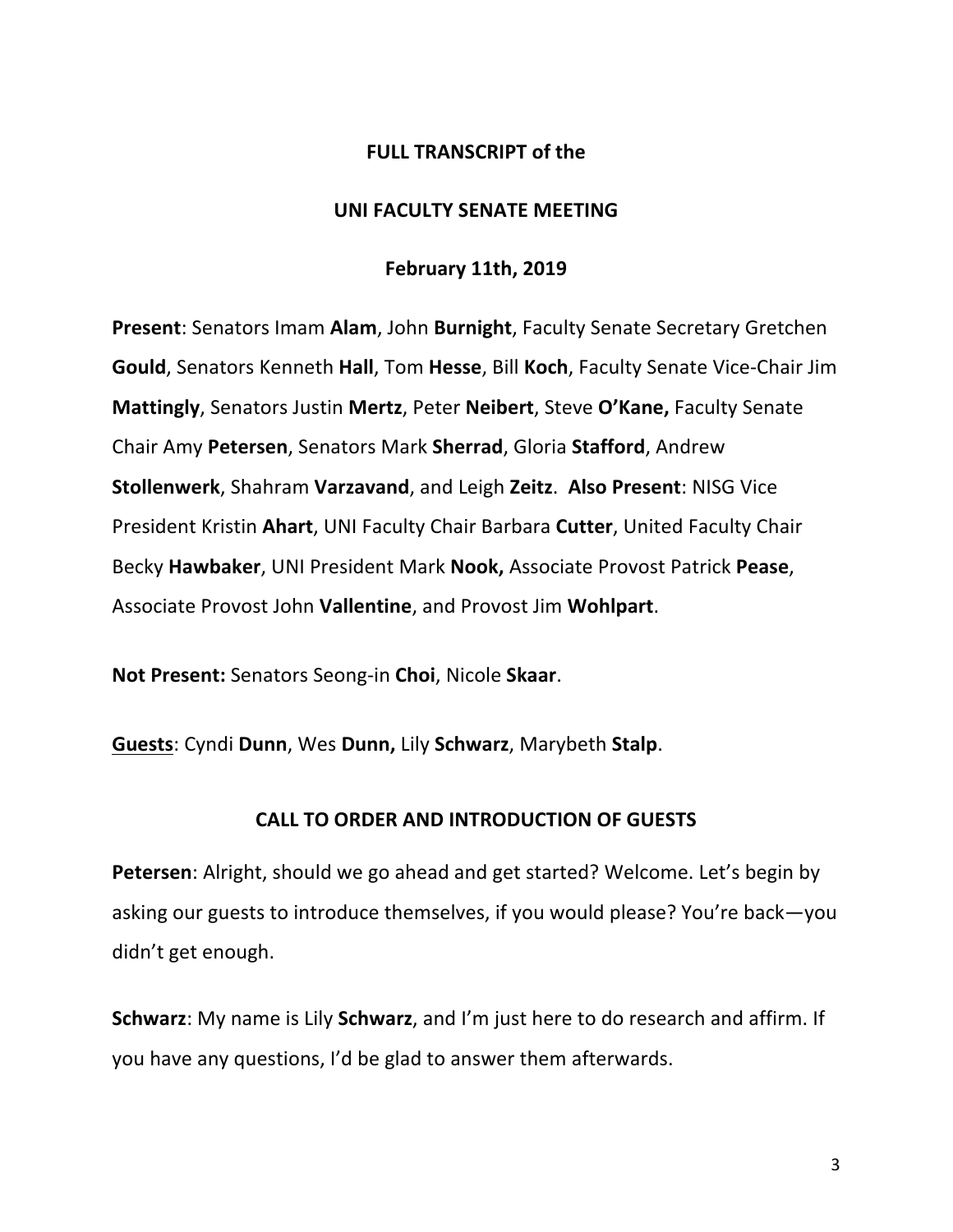**Petersen:** Thank you, Lily (**Schwarz**).

**Stalp**: I'm Marybeth **Stalp**. I'm Department Head for Sociology, Anthropology and Criminology.

**Dunn**: I'm Cyndi Dunn, and I'm on your agenda today, and I'm responsibly for sticking Lily (**Schwarz**) on you. [Laughter] If you have questions, please come talk to me.

**Dunn**: West **Dunn**, and I'm here to support Cyndi **Dunn**.

**Petersen**: I don't see any press, so we will go ahead and move on to our announcements. President **Nook**?

**Nook:** Thanks. Amy (**Petersen**) actually asked me to talk a little bit about the Future Visioning Committee, because there's a request for some people to serve on that Committee, so I want to provide a little background and information about where the Committee is going and what they're attempting to do, because they're interviewing a lot of people—talking to a lot of people. So, the Future Visioning Committee grew out of a leadership retreat that occurred in May of 2017. At that time, it was sort of a University Council meeting, which is 130-some odd people. We used to call it the Cabinet. That's a pretty big cabinet. But we got them together in May and spent the day really looking at what is the future of Higher Education, and what might this University look like, not next year—not in three or four or five years, but 35 years out. So it was a big, big task, and we sent out ahead of time some reading material on the state of Higher Education, sort of future—what's going on in the future; some things about artificial intelligence;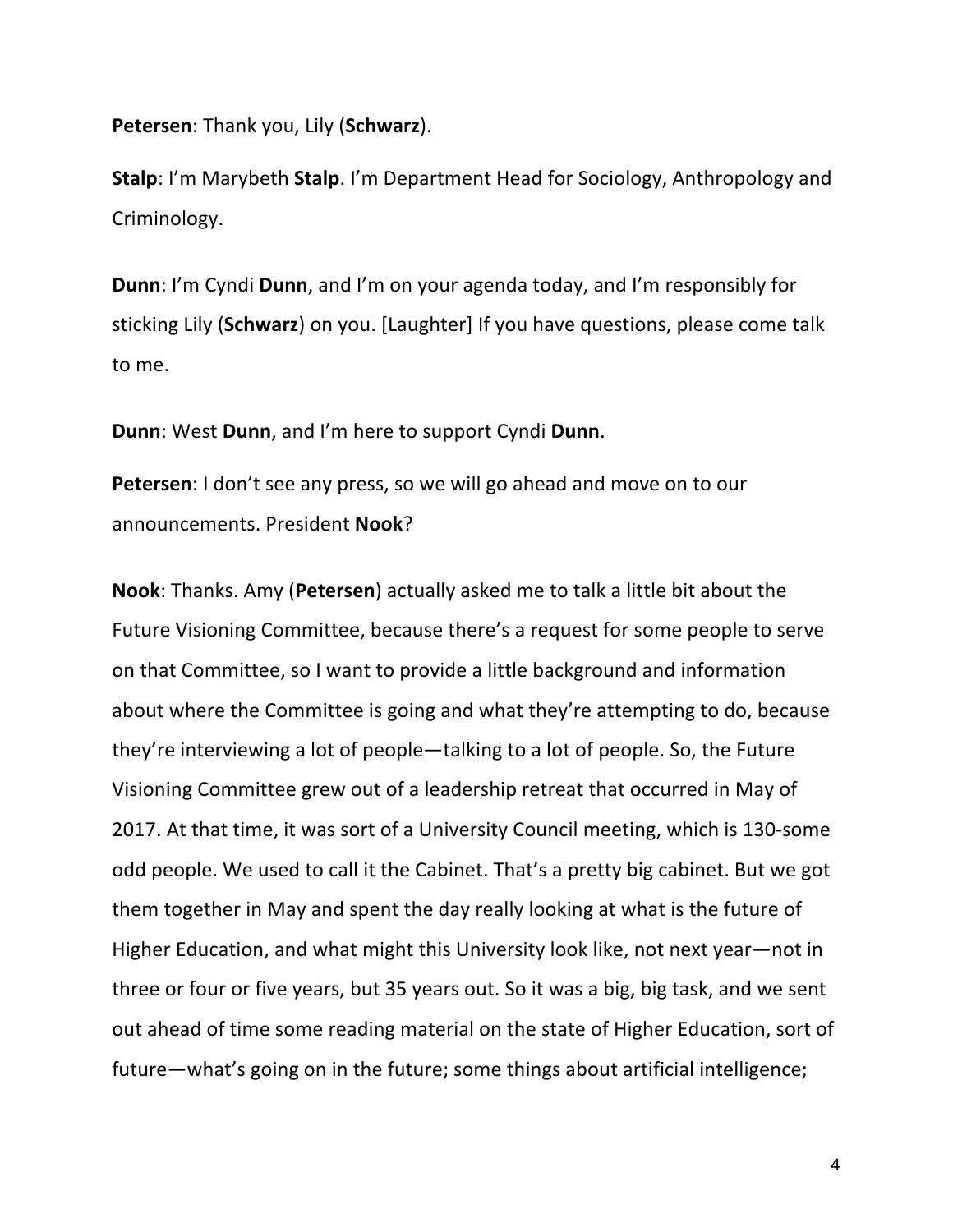where others things are going as well, and asked them to sort of roll around and play with some ideas of where our University and where Higher Education might be when we reach our  $175^{th}$  anniversary, instead of our  $150^{th}$ , right? And so this wasn't about creating a vision statement. It was really about thinking about our future and what it might look like with a real idea of figuring out what that might be, so that between now and our  $150<sup>th</sup>$  anniversary in 2026, we actually are laying the foundation for that. We're not just trying to get to and envision what our  $150<sup>th</sup>$  looks like, but what they 25 years that follow look like, so that we lay the right foundation for that. From that, there were a lot of good ideas churned, but there wasn't enough time to do anything with it. So, we put together a committee to start to pull on those and to test them, and they've been out meeting with faculty, staff-others: students, community members about these ideas and gathering others. So the idea really is to come up with this concept for what the University might look like 35 years from now—something like that. It's a big task, and yet it's been kind of fun for the Committee and for the University to play with, because it's not a task we take on very often. But, I think a university needs to do it every so often, because if you just keep thinking in strategic five-year plan cycles, you don't make the kinds of efforts towards what do we really need to be doing long-range; you keep working on what really is five years-short range on a university. So that's what the Committee's about and where they're headed, but they do want to talk to a lot of people and run some of these ideas by them; gather some more yet. So that's what they're looking at.

**Petersen:** Thank you.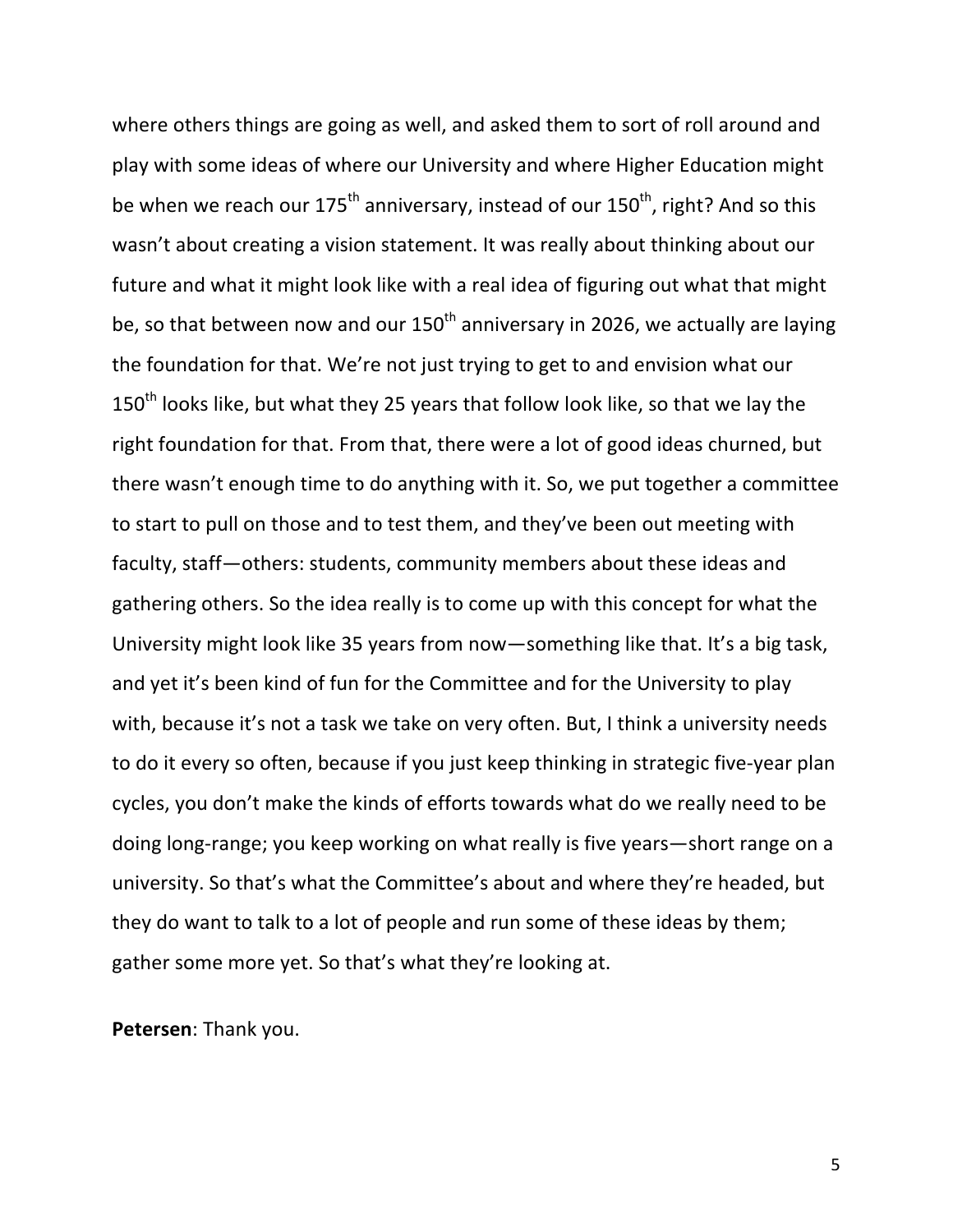**Nook**: I've got a few other things I'd like to talk about—one other thing. But, I'd take questions first.

**Zeitz**: You said you were going to be looking for more people for the committee? **Nook:** I think the committee is actually looking to meet with some different groups. I think we've got everybody, right?

**Petersen**: Yes. So, I'm on the committee. Tim Kidd is on the committee because he was Chair last year, and what we would like to do is we are starting to consult with more faculty in an attempt to try to get some more feedback from around campus. And so we'd like to have a small number of Senators take a look at the work that we have done so far; give us some detailed feedback so that we can continue to make some revisions, and then of course bring it back to the Senate as a whole for a consultation. This group will also be working on trying to put together perhaps some listening sessions or some other opportunities, so that the faculty across campus have an opportunity. But we don't feel as though the documents we have just yet are quite ready, so we're looking for some more targeted feedback from a small group of people. And thank you Leigh (Zeitz) for volunteering. 

**Wohlpart:** And you don't have to join the Committee.

**Petersen:** No.

**Zeitz**: Well I could if you want.

**Nook**: Other questions about what this Committee is about? If you really want to know how it's working, ask Amy (**Petersen**). Randy (**Pilkington**) comes and talks to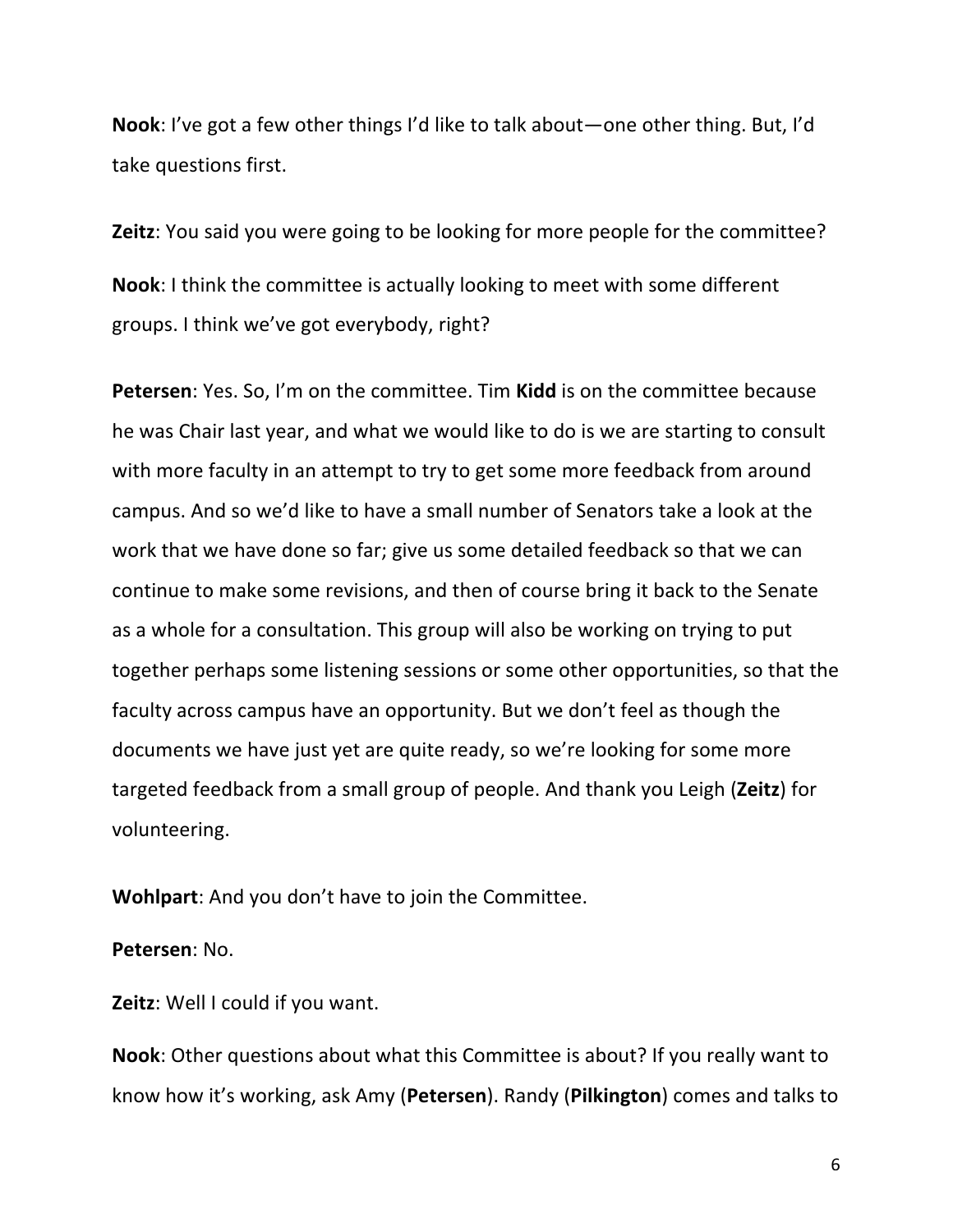me every once in a while, but the Committee is out pulling it all together and doing a great job from the updates that I've gotten so far. I think having a lot of fun exploring these ideas.

**Petersen**: We have. We started work really over the course of the summer and we identified various groups that we wanted to talk with, and so we've been out in the community talking to different employers. We've talked to students on campus; just had an opportunity to explore a lot of different ideas such as artificial intelligence, to try to get a sense of what a future might look like.

**Nook**: I think it's really important that we do this at this time. One, because of where we're at in our history: We're coming up on really a monumental milestone at 150 years, so it's time to step back and do that. I think the other reasons I was really intrigued with this is I think we're in a pretty unprecedented time of change in Higher Ed. Things are happening pretty fast. Some of that's technology-driven. Some of its ideology-driven, and so I think it's worth our while to spend a little time looking a little further down the road, and saying 'Where is Higher Education going? Where might it be out there in the future? Are we set up the way we need to be to still be relevant in that future? What are the things we need to be thinking about as we move towards our  $150^{th}$ , so that we still are a relevant institution—still serving the needs of lowa; the entire State through the education, that we deliver to our students—however those get defined in the future, right? Because that may well change too. So, I think it's really an important thing for us to be involved in right now because of where we're at in the history of Higher Education, but also where we're at in the history of this institution. So, thank you. Thank you. I said there was one other topic. I talked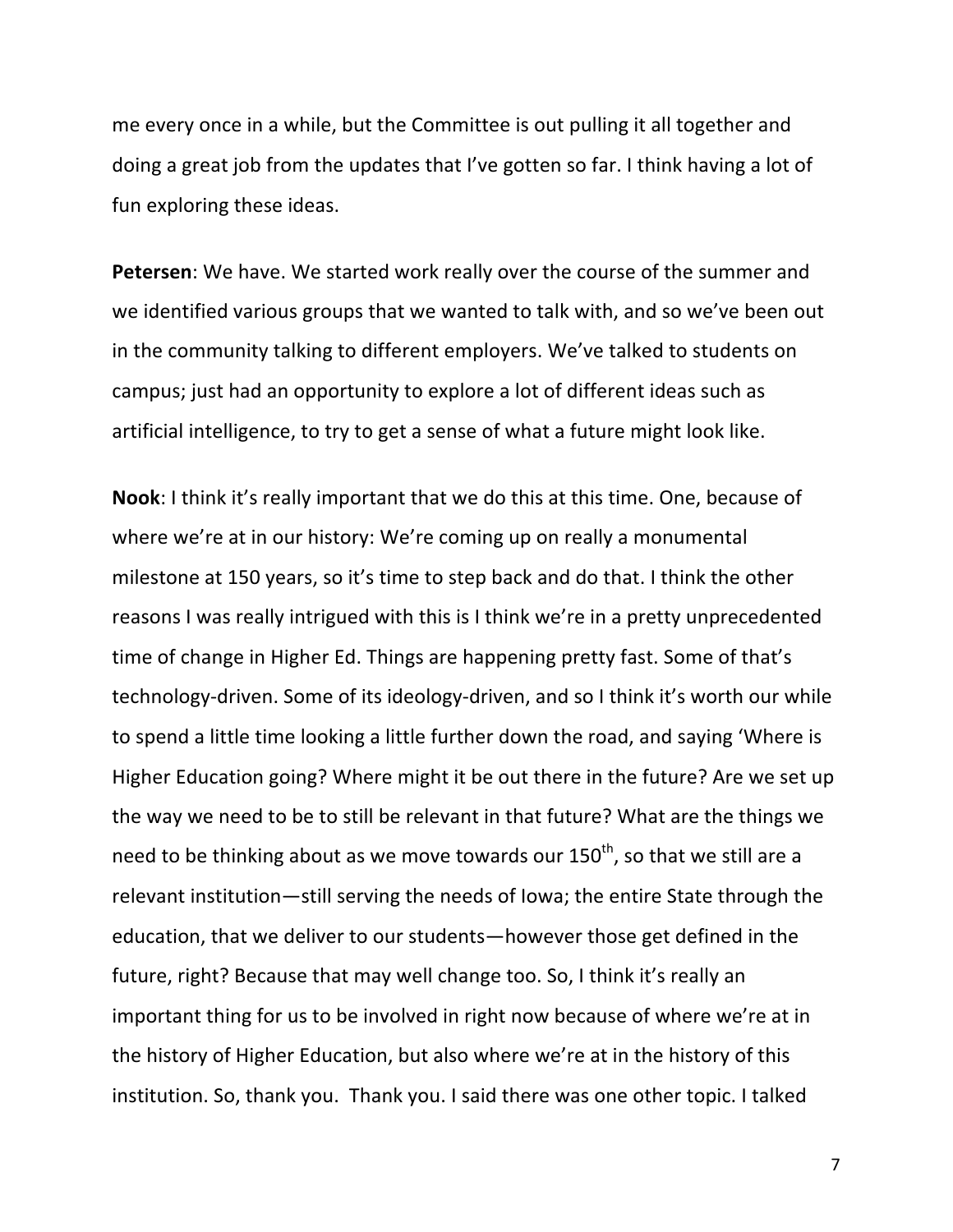with Amy (Petersen) ahead of time that I might take up a little extra time, but she can cut me off at any time, and you guys can cut me off as well. I wanted to give the Senate an opportunity to ask any question about things around the Waka Flocka concert. It got in the papers an awful lot. There has been a level of controversy around that, and this body in particular I wanted to make sure had an opportunity to ask me—Jim's (**Wohlpart**) here who was involved in many of those meetings as well, but especially me; give you an opportunity to ask any questions you'd like. If you want some background, I can provide that as well. But it has been something that has been in the paper quite a little bit. I did an interview today, so there's likely to be one more story on it as well. I'd be happy to answer any questions or provide any information that you'd like.

**O'Kane:** What is it?

**Nook: Okay.** 

**Wohlpart:** The less you know the better. [Laughter]

**Nook**: There was a--we held a concert on campus. It was held by—put on by the Campus Activity Board, what's known as CAB Live. They bring in an entertainment act about once a year, maybe twice a year, but one bigger one a year, and this was it. Waka Flocka Flame is a rapper that they had decided to bring in, and it was public-announced that there would be a...that he would be performing, that tickets were open to students, and then tickets open to the general public. Concerns were raised and were brought to senior leadership, in particular to my office about safety and security issues around that, and that there was likelihood to have violence, either during that event or in one of our parking lots somewhere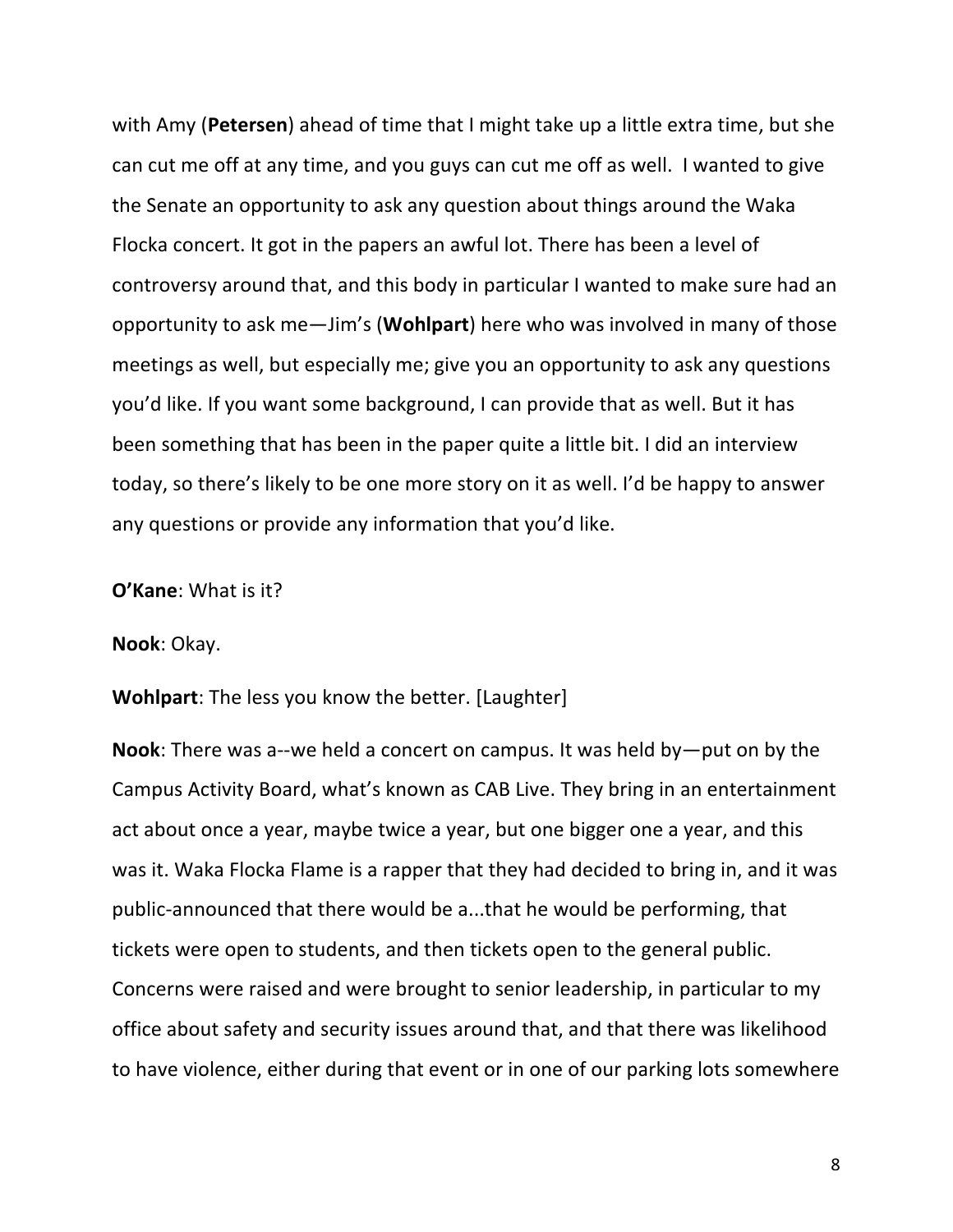on campus. So, we investigated that. We made the decision to limit ticket sales to just students, because of the information that we had. And it was later determined that might we might also need to move to event over to Nielsen Field House, on the advice that that was an easier place to protect the security. Then we ended up moving it back to Maucker. But those are sort of the key events. There's an awful lot of detail that lies behind those. The decision to limit ticket sales was really based on a concern for safety of our students and then moving it was also along those lines. I'd be happy to answer questions and provide more detail if anybody would like that.

**Strauss**: The little bit I know, in reading the school paper and hearing my wife talk about what she's read in the paper, one of the mysteries is that where these concerns come from, and how legitimate they were. If you can speak to that.

**Nook**: Yeah, I can and that was part of the interview I gave today. The original concerns kinda came  $up-a$  member of our police department raised them to a member of the senior staff and said, "We've got an issue. Here's what we're hearing." The information that we were getting is that it came from area police. Our police department works closely with both Cedar Falls, Waterloo, as well as the County Sherriff. They'd identified that there was a significant possibility that there would be people from—I hate using this term—the term that they were using is 'gangs.' I don't like that term because in this particular community, it is often taken as code for African-Americans. One of the reasons I hate that term is just after I got here, that first summer I was here, there was a shooting on the Hill and it was reported as "Waterloo gangs." Right? Like they aren't here. And everybody I talked to was talking about African Americans. The shooter and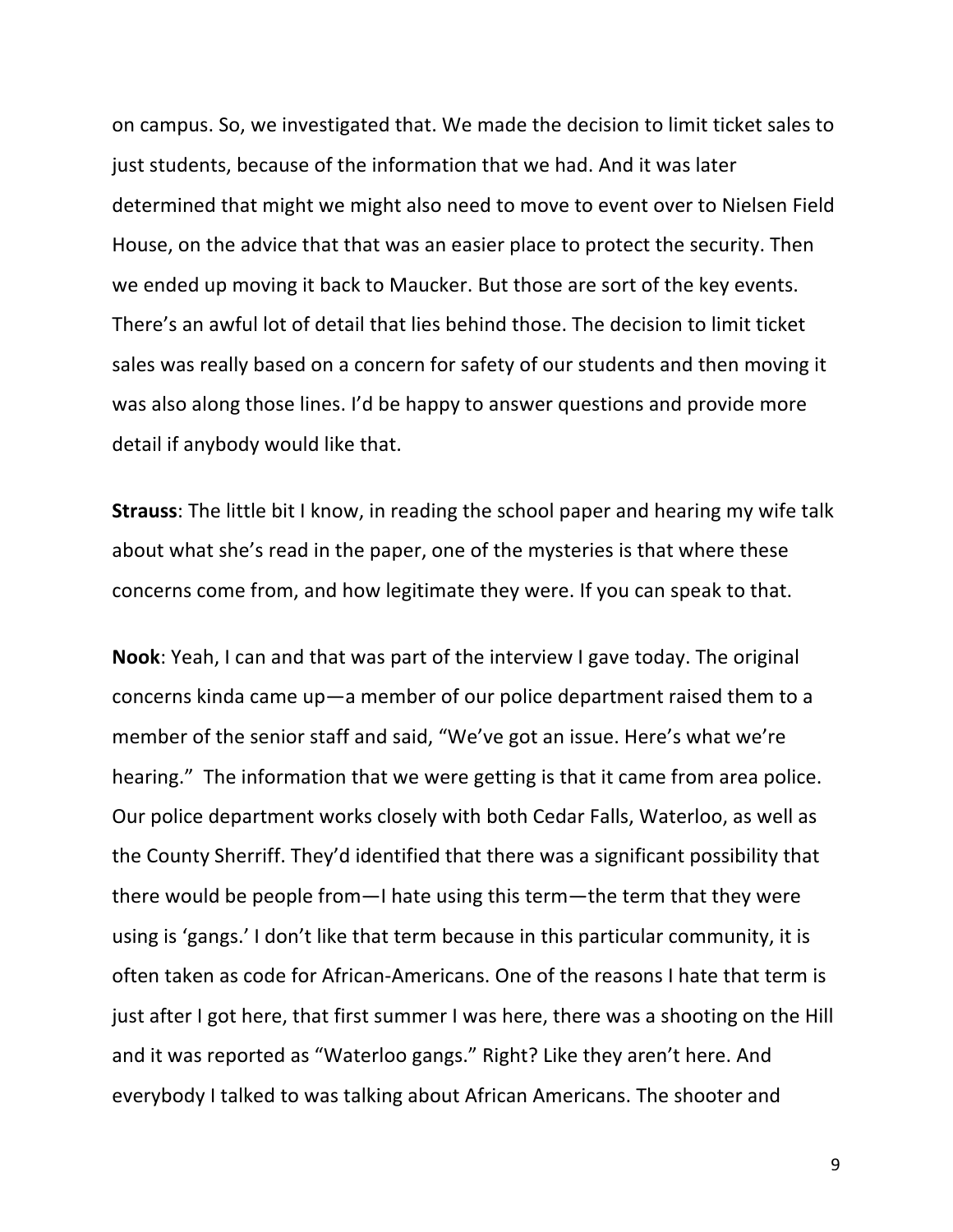everybody involved was white. That was never really reported. And so, I'm a little careful with that term. But the way it was reported, they had strong evidence that people from rival gangs were going to be attending, and when they're together, there is always an issue with the safety of the people around them.

**Straus**s: As a follow-up question, it's my understanding that the officials from the two police departments denied purveying that information. Is that true?

**Nook**: So one of the things that's really interesting is and that will come out in the article tomorrow if it's printed the way it should be, that's the information we had somewhere around the  $20<sup>th</sup>$  of January when we made the call to limit ticket sales. As this thing continued to go and develop, there were questions about the veracity of that information. So, on Friday, February 8<sup>th</sup>, I asked Helen **Haire** [UNI Director of Public Safety and Chief of Police] to connect me with someone at the agency that could provide background. And so I spoke to with a police officer at Waterloo PD, and they said exactly what we had been hearing. Exactly. I asked him a series of questions. One of them was, "Is there a direct threat to the artist," and they said no. "Is there a direct threat that people are targeting this event for violent activity," and he said no. So, it was what we had heard before. You're going to have people from rival gangs there. If you open the ticket sales back up. You're going to have people from rival gangs there and when that happens you end up with the issues that are going to be difficult to control. So, the other question I asked him then was, "Since we've limited community ticket sales, what are you hearing." He said, "It's all gone quiet. No one's planning on being there. We don't expect any issues." And he said, "But if you open ticket sales back up, you have a 70-80% chance of problems on your campus."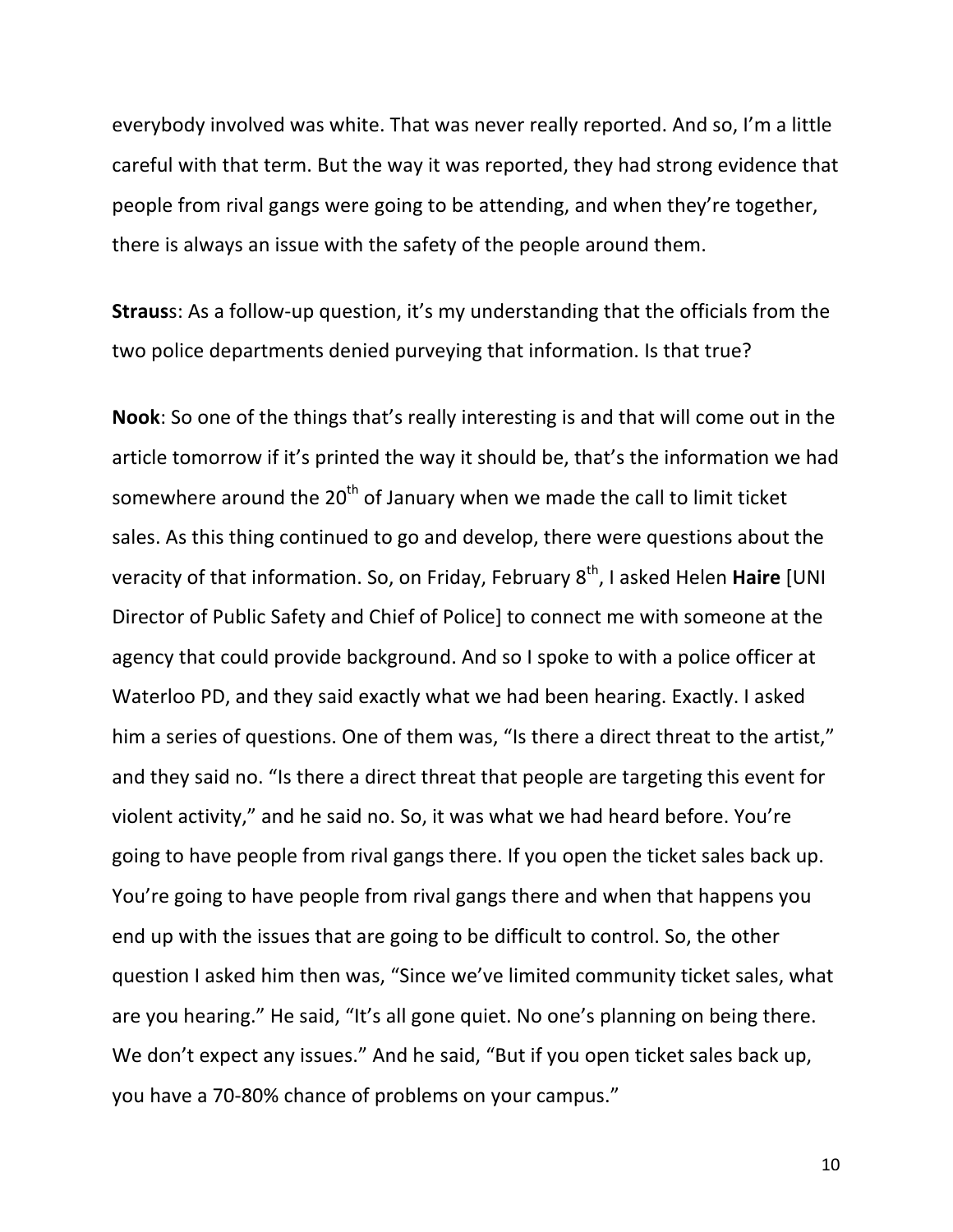So we decided not to open ticket sales back up. We did decide at that point really after I talked to students on Sunday, to move the event back to the Maucker Union. The other question I asked him was, "Can I release this information? Can I tell students about it," because we had treated it as confidential. And he said yes, and he was willing to come and talk to the students. At that point, I talked to the students about it on Sunday, and asked them if they'd like to move it back to Maucker. They said yes. We did let them know we weren't willing to open it up to outside ticket sales. So the concert went ahead and came off fine. Afterwards, in some of the interviews, our statement was exactly that. From local police, we didn't name anybody. We don't like to do that. But then in a direct question, I answered the question and said it was Waterloo police. One of the problems is the person I was talking to was not in sort of senior leadership there, and so senior leadership wasn't aware of that conversation, is the way I'm reading it. So, we've sort of worked through some of that as well. But our statement was always concise and accurate, and it was one that I fact-checked personally because it was a major decision to do this, and we had people that were engaged in this conversation that were wondering whether or not we should even allow the concert to occur. Was the threat high enough to do that? And we decided that we needed to check and make sure that we understood the information well. And so that's where we ended up. I wish the reporting had come out differently, but you don't get to control that very often. Other questions? Thank you for the opportunity, and if you have other questions or comments by all means feel free to contact me. I'll be happy to answer them and address them.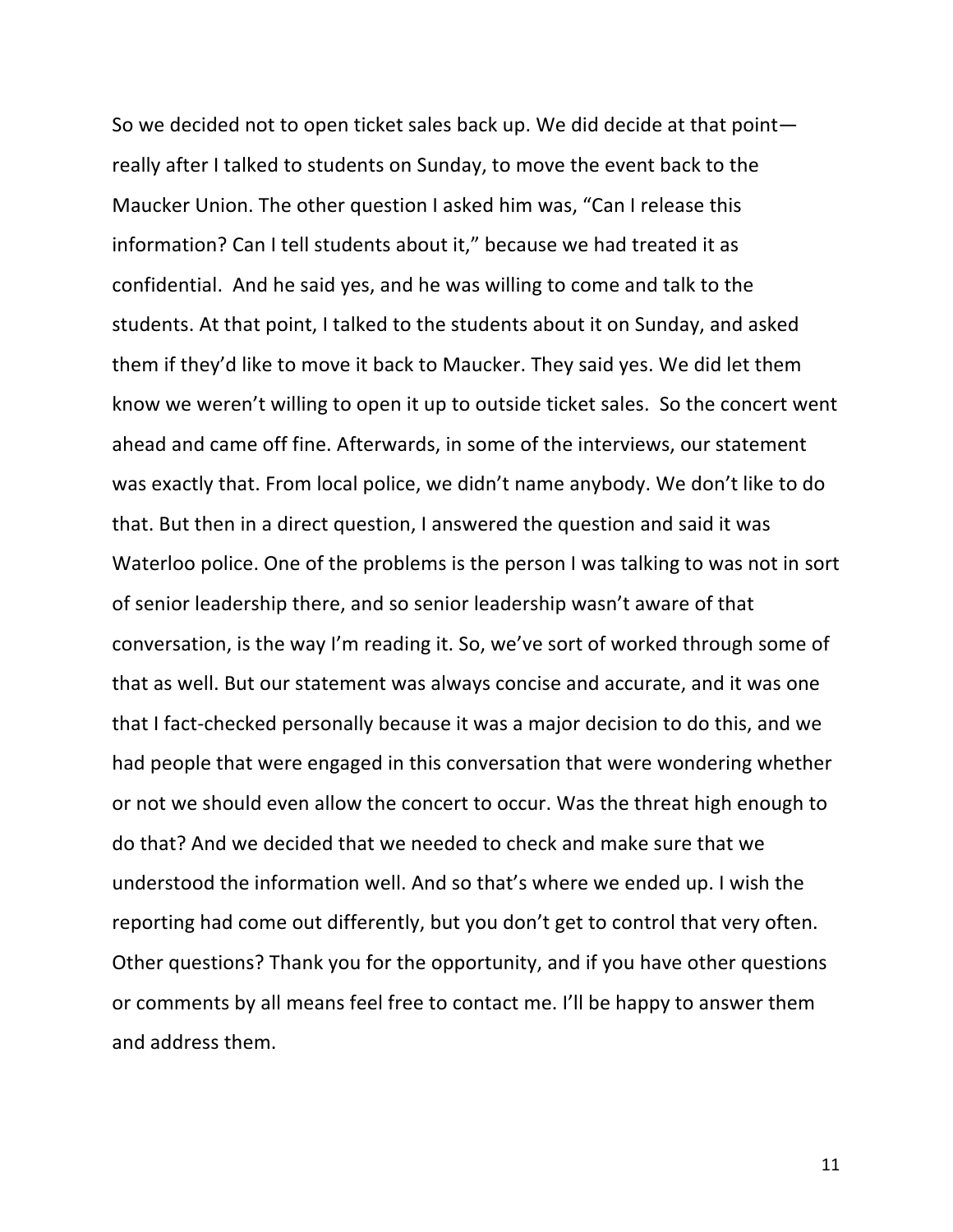**Hawbaker**: Just one follow-up. So, moving forward, I know that one thing I heard from students was that this situation was treated differently from every other performer we've had on campus. Is there any change in the procedure that you'll go through with CAB, or with looking into security concerns so that it's not just when we happen to have an African-American rapper to perform?

**Nook:** That's exactly right. We're going to work with CAB and figure out how to handle this a little bit better. One of the issues—this got down the road and announced before anybody really had an idea it was coming out. Some of the sensitivity around this is as it was reported in the paper, the gang shooting on the Hill on the  $1^{st}$  of January, right? So this announcement comes out two weeks after that. So there is a heightened sensitivity to things going on right around our community at that time, which did make this a little bit different than any other performer. I think whether this rapper had been white or black wouldn't have mattered much in that if they have sort of the gang ties and things—that was one of the things that became an issue. So, what we're hoping to do, and what we want to do is make sure that as these are coming through, there is an opportunity even now for security to look at these and say what we need for security, but to ask some deeper questions. Is there more here that we need to pay attention to? These things should never rise to the President's level. Right? It's not that I don't want to deal with them. I don't but I shouldn't. They shouldn't get here. They should be handled before the public announcement is made, and that's the thing we've really got to think through is how do we do this so we know everybody's in the right place with bringing this person in. We've got the security questions answered ahead of time, and we don't have to back up either with students or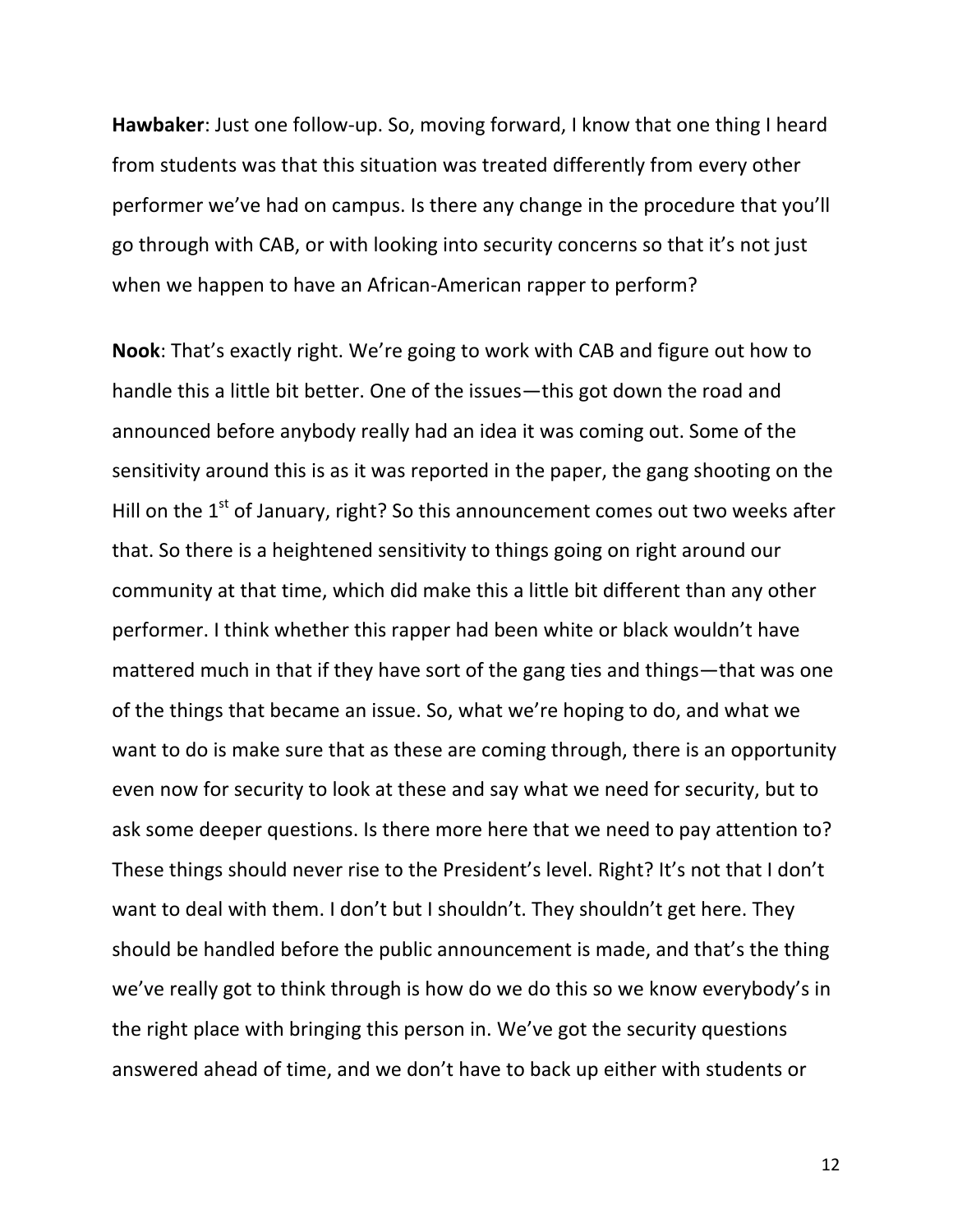with on our own or in any way, right? And so that's one thing we're really trying to work at is how do we get this set up that we don't have this public announcement that now raises concerns with whomever, and then we have to figure out how we're going to handle the safety concerns around it. So, we're working. We'll have to work through those a little bit. We've got a little bit of time, but it's sort of putting these practices and policies into place.

#### **Petersen:** Any other questions?

**Nook**: That's more than enough time for me, so thank you very much for this opportunity.

## **Petersen**: Provost **Wohlpart**?

**Wohlpart:** I cede my time to the President.

**Cutter**: So I just wanted to give everyone a quick update on the ad hoc Committee for Faculty Voting Rights. If you recall, which you may not at this point—we sent out an informational email about where voting rights stand, and our concerns about the fact that only tenured and tenure-track faculty currently have voting rights, and the effects that's had. And I sent this informational email out around the end of January, and this Wednesday you'll be getting--everyone will be getting a Qualtrics survey to ask you about a preliminary proposal the Committee has created. And basically, we want your feedback on that. A proposal to expand voting rights. What do you think? Would you be likely to support this or not? And what your reasons are. So, it's short. It shouldn't take too long to answer. So again, you should be getting this on Wednesday and please respond to the survey, mention it to people in your department that it's important because we're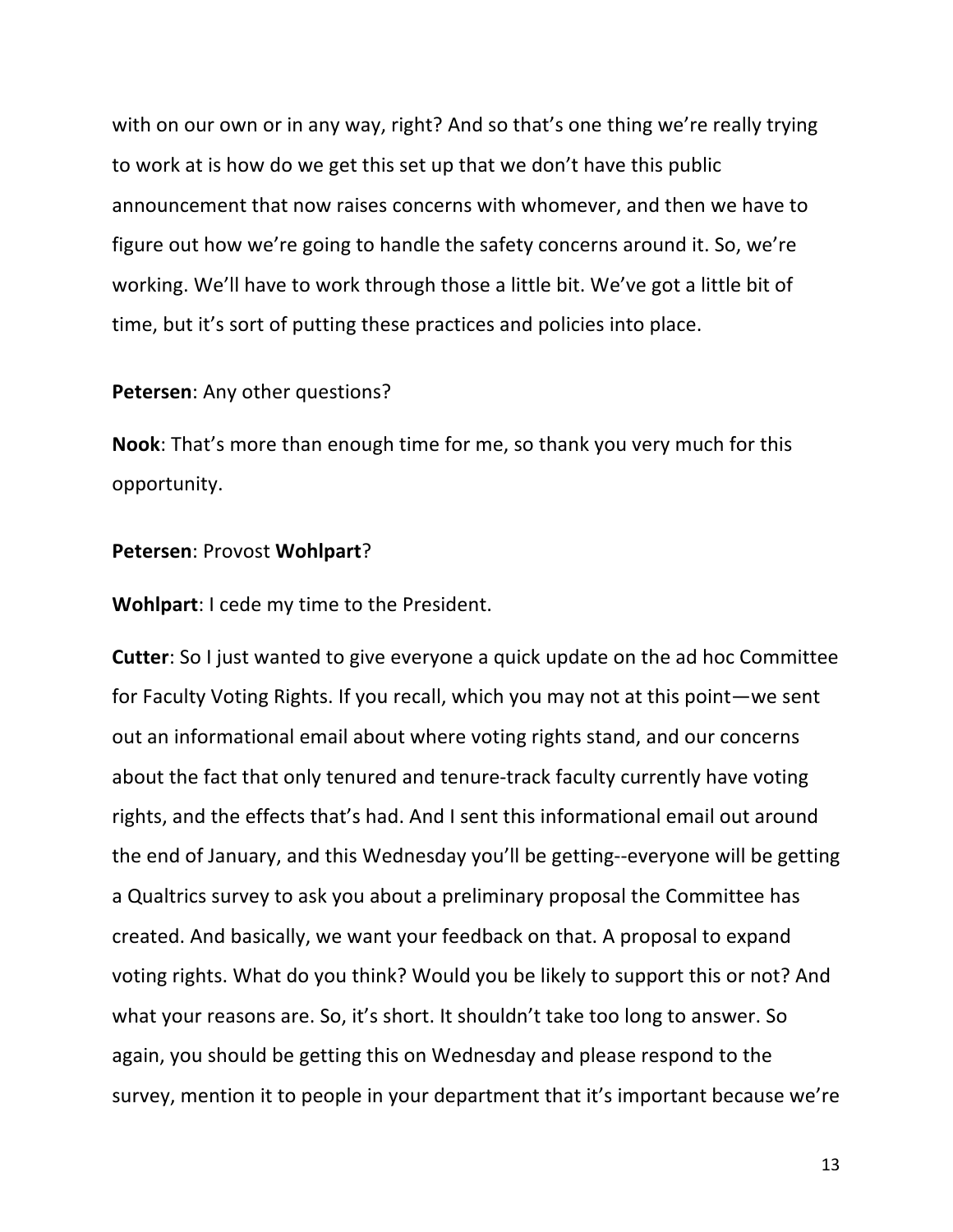going to have a final proposal of some sort at the Fall Faculty Meeting next September and we want to know that we've got something that's workable before then. So, do you have any questions about that? That's it for me then.

#### **Petersen**: Alright. United Faculty President **Hawbaker?**

**Hawbaker:** At our last meeting I announced that we had a tentative agreement on our new contract and since then, we have ratified that agreement. I did want to talk about the little flurry of emails we sent out last week to clarify how the Merit portion would be distributed. Part of that was struck by questions we talked about here. Senator **O'Kane** was raising those questions, and as we thought a little bit deeper about how that would happen, we found a lot of concerns. And I really want to thank Jim (**Wohlpart**) and John (**Vallentine**) for working with us so expeditiously, and for my cohorts in faculty leadership for helping us to come to consensus on the fairest way to distribute Merit [pay] for next year, absent clear evaluation standards and criteria that have been approved. So, for next year–for this coming year Merit you've earned this year will be added for next year will be distributed equally after the promotions have been awarded out of that 40%. And then the following year—I don't think we included this in our email John, **(Vallentine)** the following year the new standards and criteria will be approved and there will be a Merit calculation that will be part of that. So after that it will go back to the—not back to the way it was, but you'll earn individual Merit according to your actual performance. So, thank you everyone for your great teamwork. It's not a perfect solution, but under the circumstances we felt it was the fairest to everyone.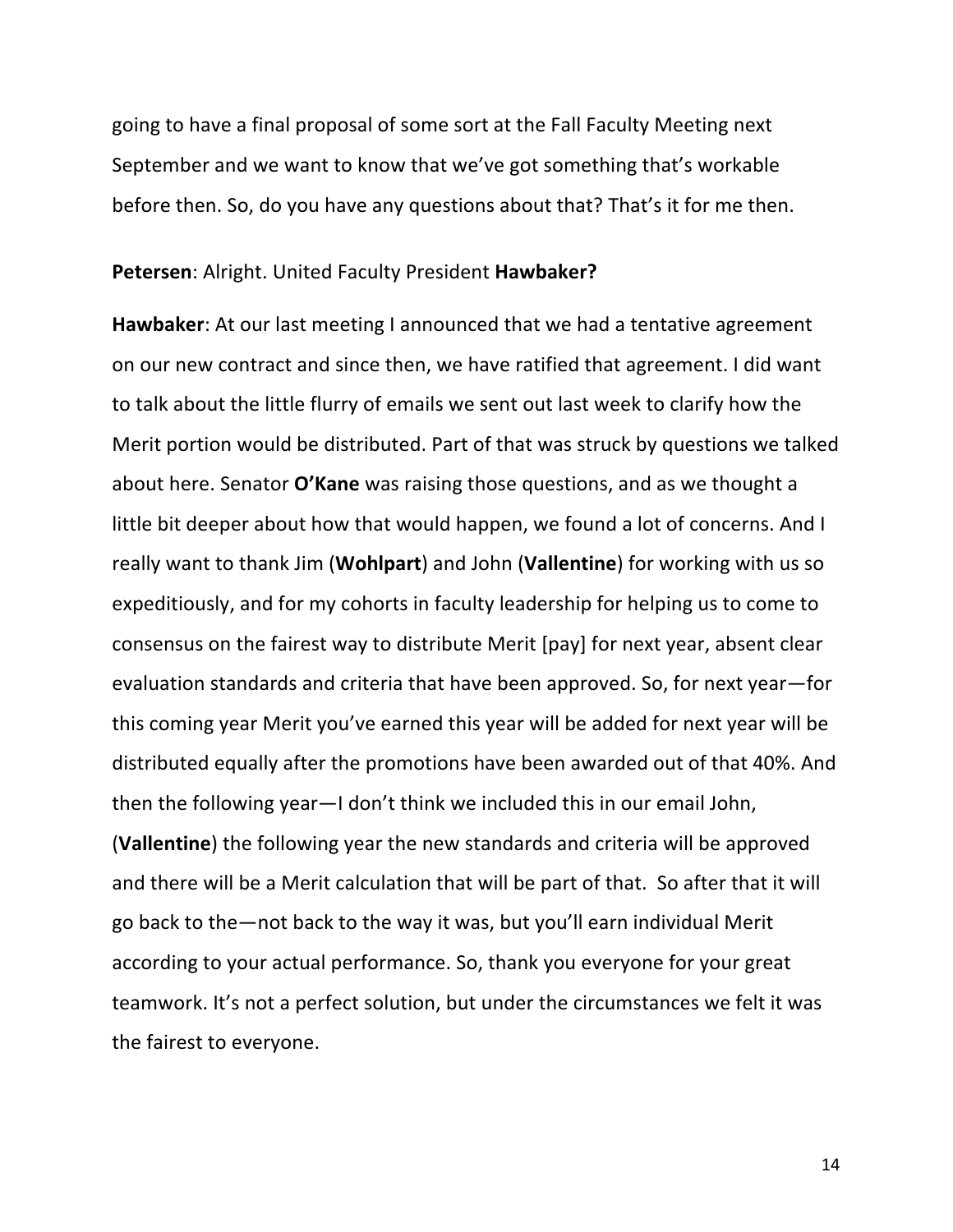**Zeitz**: Will this criterion for the Merit, is it going to be attached to the evaluation system that we're putting together right now, or is there going to be one for a whole University?

**Hawbaker:** We're all working on our Department Standards and Criteria, but my understanding is that there will be a Merit calculation or formula that will be in Chapter 3 of the Handbook that will cover the University as a whole. So, your department head will say, "Yes, you've met this criterion. Or, you've exceeded the criteria. There will be a numerical value that they'll assign to that, and that will also get factored into your individual portfolio, and that will determine your Merit.

**Zeitz**: Okay. Thank you.

**Petersen**: Alright. I'm going to give my time to Kristin (Ahart). Do you have updates for us?

**Ahart:** Thank you. Yes.

**Petersen:** Did you make it to Des Moines?

**Ahart:** Briefly. We did make it to Des Moines. Thank goodness--finally. First off, I want to start with NISG elections. This is the last announcement I have about that. They will be soon over on Wednesday, but continue to thank your students and encourage them, the ones that have stepped up to run. It is no small undertaking. It is very emotionally challenging, and so reach out to them. Tell them that you're proud of them for the work that they're putting into representing their fellow students. I just wanted to take a moment as well to thank Dr. Hesse for taking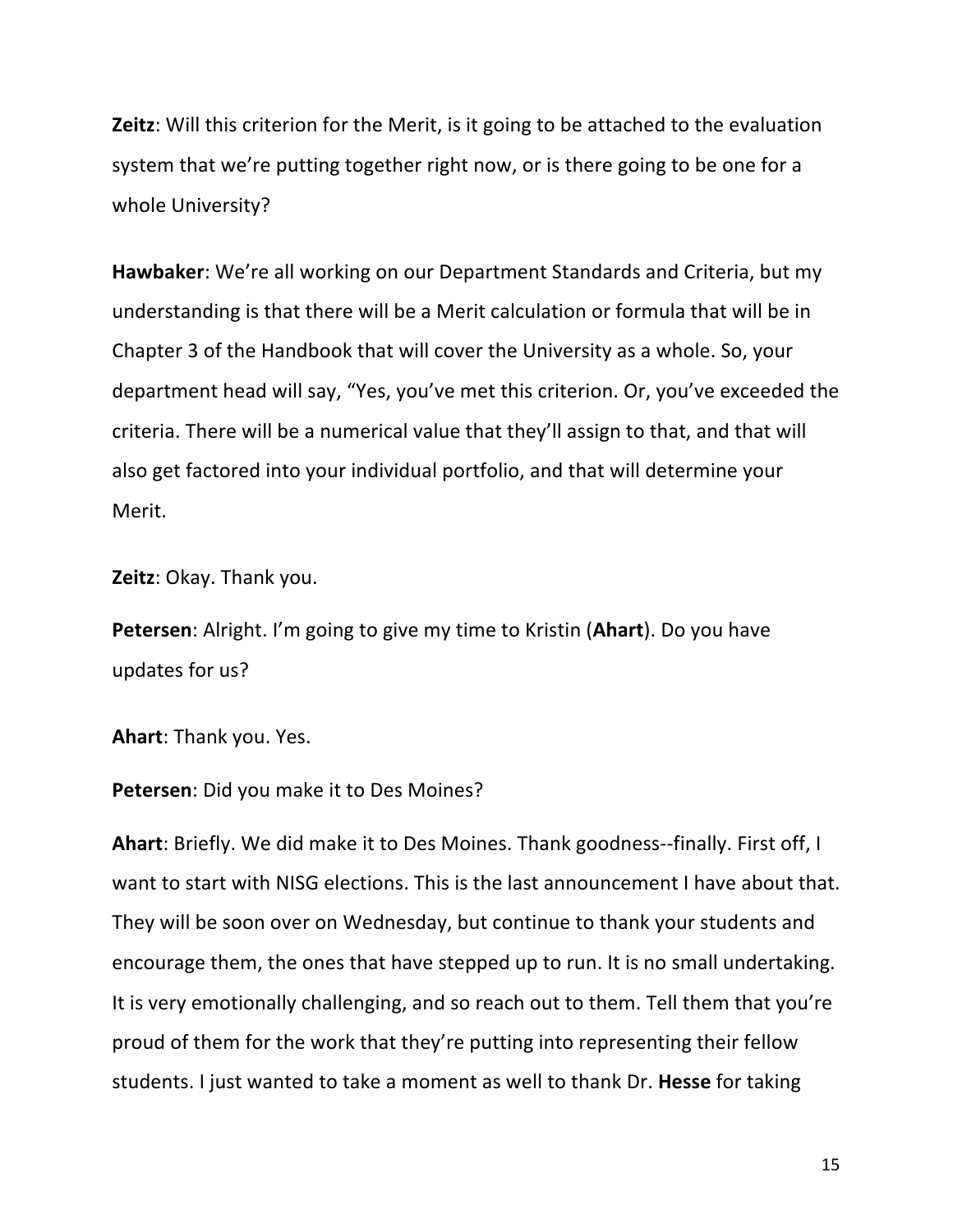time out of his Humanities classes to allow candidates to speak. I know it's something that the candidates are really thankful for. So I wanted to thank you for that as well. Remind your students that voting is open on Tuesday at 8 a.m. through Wednesday at 7 p.m., so continue to urge them to vote, and to be an active participant in their student governance here on campus, and that polling is located in MyUNIverse and is easily accessible on whatever device they have, and only takes a few quick moments. NISG just recently released a "How to Vote" video, so you can direct them towards that as well. We released an NISG awareness survey that we spread out across campus. It was something that our Director of Public Relations put a lot of time and effort into. It's something that we haven't undertaken as an organization since 2002, so we wanted some updated results on what the student body in general—what their perception was of us, as well as what they need from their student government. And so we've been reviewing those results. And if that's something that you all would be interested in seeing, the end report—I'd be happy to provide that to Chair **Petersen** to distribute. We are really proud of our public relations folks on our team who put a lot of effort into reaching out to students, and we had over 10% of our student population participate in the survey, which we were really excited about. And then also, if you all have any feedback in general about student government and how you all see that we could best represent students, please don't hesitate to reach out as well. We'd love to hear your voice, even though that wasn't incorporated into our survey. Lastly, we had UNI Day at the Capitol on Monday and it went phenomenally well. It is always great to see a broad range of students, outside of our legislative liaison team interacting with legislators and engaging in important conversations about the future of Higher Education,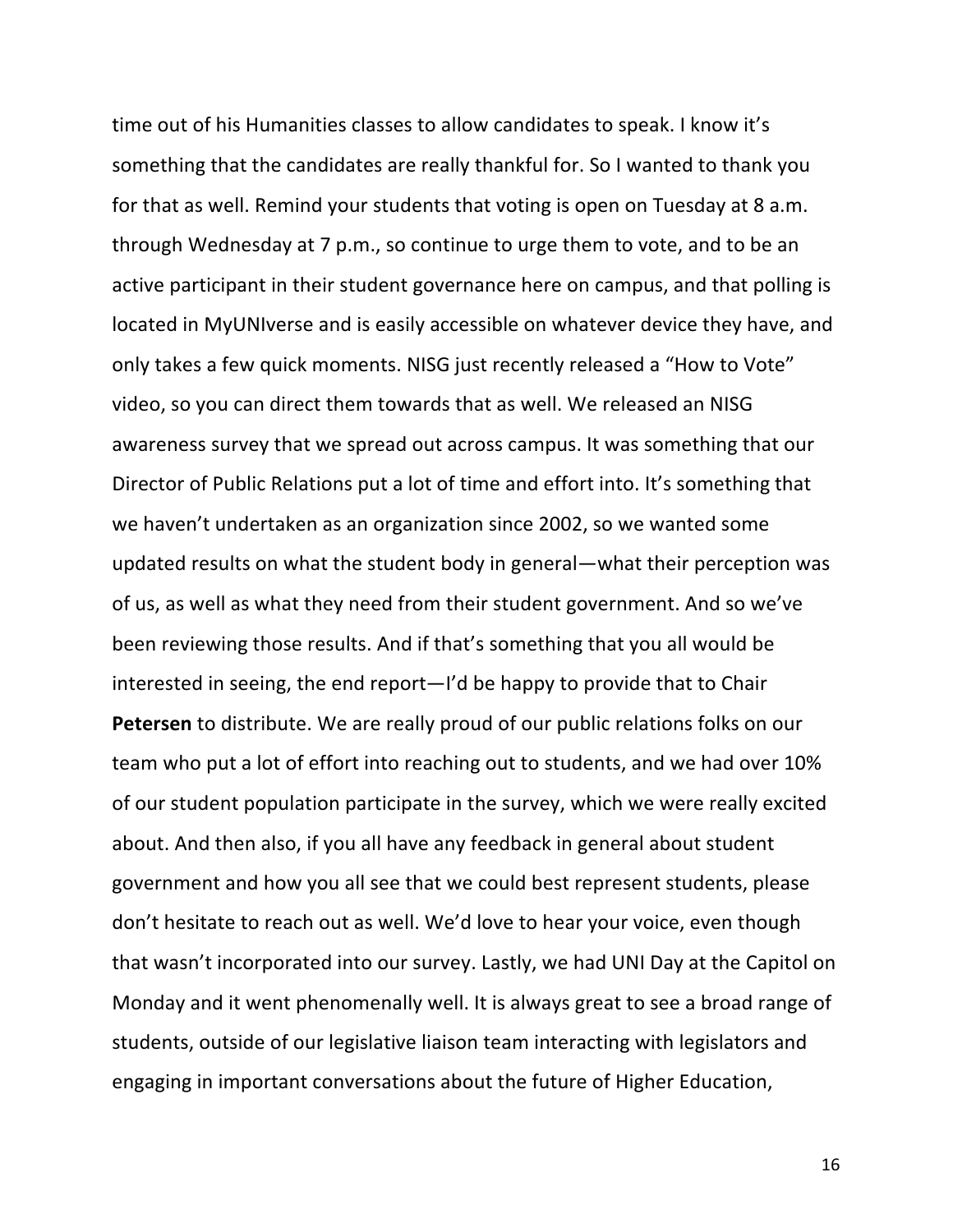particularly for our University down on the Hill. So, that was a great success and thank you to all of you, if any of you were able to join with your departments or colleges. That was a fun event and thank you for the role that you all play in advocating for UNI as well.

Petersen: Thank you.

# **MINUTES FOR APPROVAL**

**Petersen**: The minutes for February 11<sup>th</sup> have been distributed. Is there a motion to approve these minutes?

**Mattingly:** So moved.

**Petersen**: Thank you, Senator **Mattingly**. Is there a second? Thank you, Senator **Stollenwerk**. And is there any discussion needed? All in favor of approving the minutes from February  $11^{th}$ , please indicate by saying 'aye.' And opposed? Any abstentions? The motion passes. We have no Committee Reports today.

# **CONSIDERATION OF CALENDAR ITMES FOR DOCKETING**

**Petersen**: We have four items for consideration for the docket. I am going to bundle the emeritus items, but I'll take the other two separately in case we would like to discuss either of those items. So the first item is a Proposed Revisions to the Curriculum Handbook. This is Item 1320. Is there a motion to move this item to the docket?

**O'Kane:** So moved.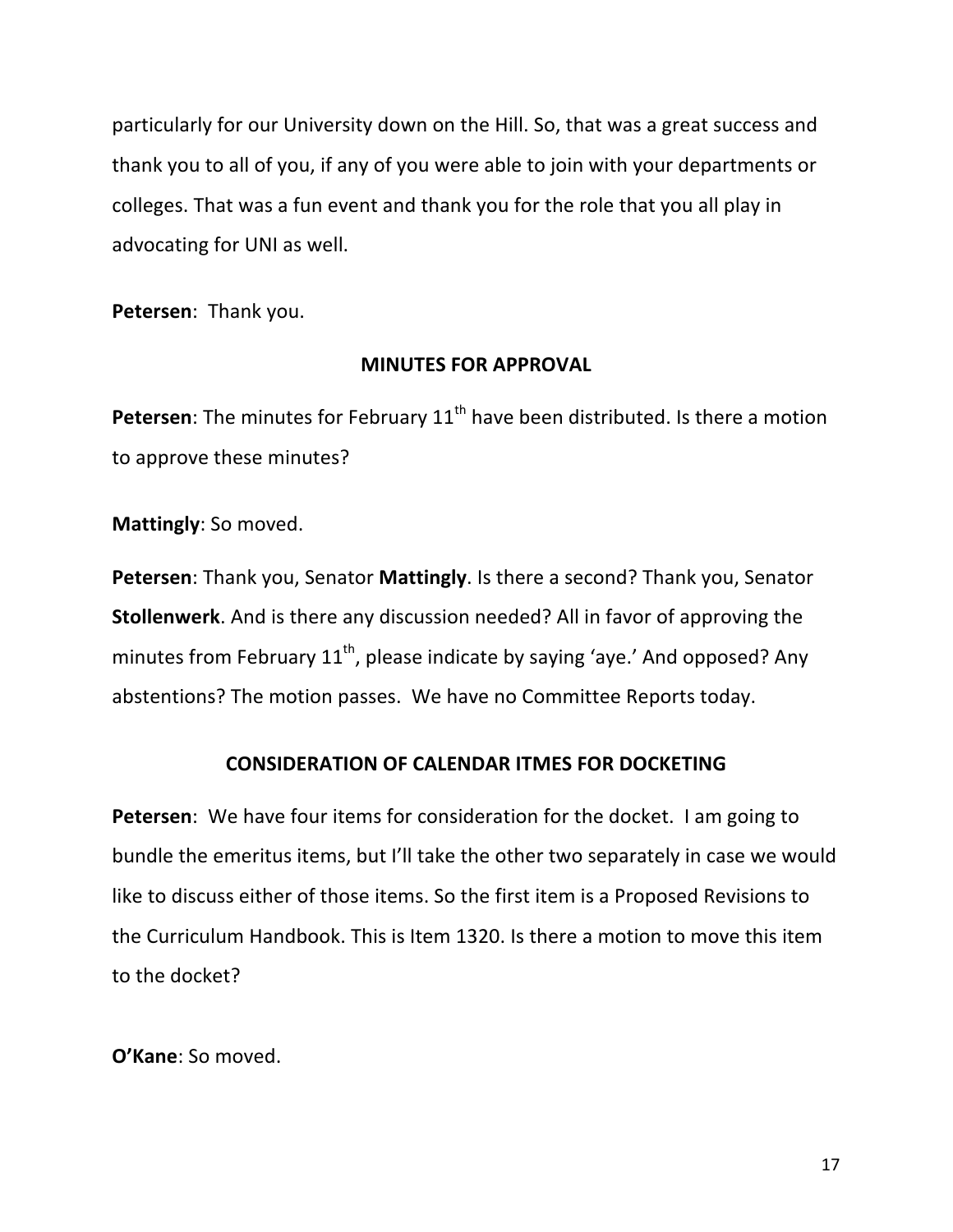**Petersen:** Thank you, Senator O'Kane. And is there a second? Thank you, Senator **Zeitz**. Is there any discussion around if this item should be moved to the docket? I've provided the full Curriculum Handbooks so that you can check out these revisions, and I also requested just a short summary of what those revisions are, and I expect I'll have this information and I'll provide that to you later this week. Any other discussion? All in favor of moving the Proposed Revisions to the Curriculum Handbook to the docket, please indicate by saying 'aye.' Any opposed? Any abstentions? Excellent. The motion passes. Then, I would like to bundle the Emeritus Request for Dennis **Schmidt** and the Emeritus Request for Angeleita **Floyd** as a bundle to move to the docket. Is there a motion to do so? Thank you, Senator **Smith**. Is there a second? Thank you, Senator **Strauss**. Any discussion as to if we should move these items—these requests—to the docket?

**Mattingly:** I notice there are not letters for either one of these people, **Schmidt** or **Floyd**, just the application.

**Petersen**: We typically, we get the letters at varying times. We always do a followup, so I load the letters as they come. So I would expect that those letters will be here yet this week.

#### **Mattingly: Gotcha.**

**Petersen:** Good question. All if favor of moving both emeritus requests for Dennis **Schmidt** and Angeleita **Floyd** to the docket, please indicate by saying 'aye.' Any opposed? And any abstentions? Alright, the motion passes. The next item that we need to consider to move to the docket is the General Education Revision Committee's work. And if you recall, they were here at our last Senate meeting.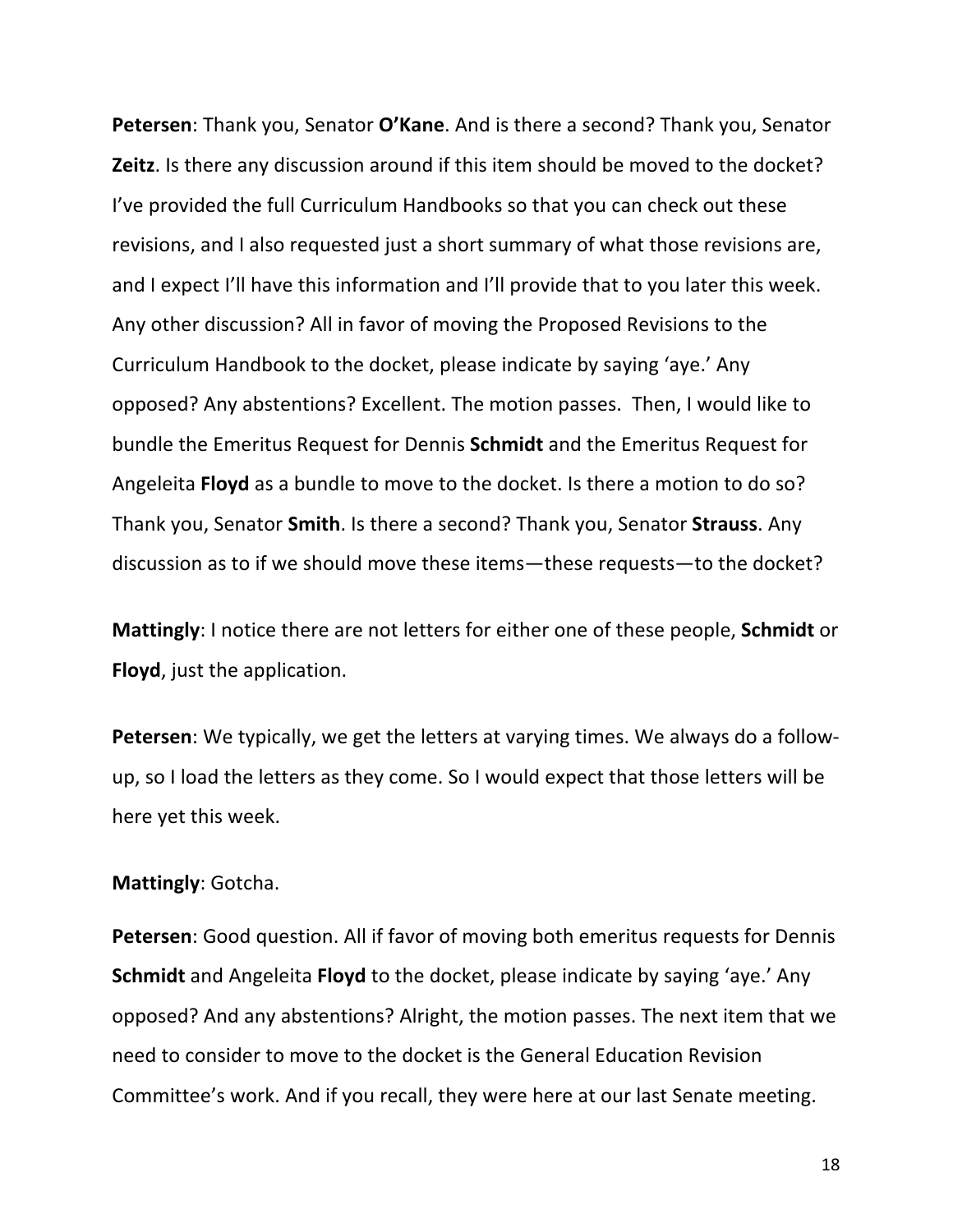They shared with us what was almost a final draft of their Mission and Learning Outcomes that they've been working on for quite some time, and they have now petitioned that we take a vote on the Mission and the Learning Outcomes. And so, if we choose to move this to the docket, I would expect that on March 11 we will be voting to accept the Mission and the Learning Outcomes. And so I wanted as we consider moving this to the docket, I wanted to make sure we all felt as though we had enough information to take this vote, and I did upload what are the final documents and provided those documents to you. So let me first ask is there a motion to move the General Education Revision Committee's work to the docket for March 11? Thank you, Senator **Zeitz**. And is there a second? Thank you, Senator **Neibert**. Now, is there any discussion as to if we feel we have enough information to take this vote on March 11?

**Hesse**: What if we support the overall framework, but we have some grammar suggestions to clean it up a little bit?

**Petersen**: That's great. So if you send those to me, that would be excellent, and I will pass those on. I think Dean **Bass** suggested to us that we are largely thinking about are we confident around the concepts in the Mission and the Learning Outcomes, but it's not necessarily our job to wordsmith at this point. And please, correct me if I'm wrong.

#### **O'Kane:** You're fine.

**Cutter**: My concerns are not huge, but they're a little bit more than wordsmithing, so that's what I wanted to bring up. It's really Item B on the Learning Areas and Outcomes, which I guess is still The Human World although it's not titled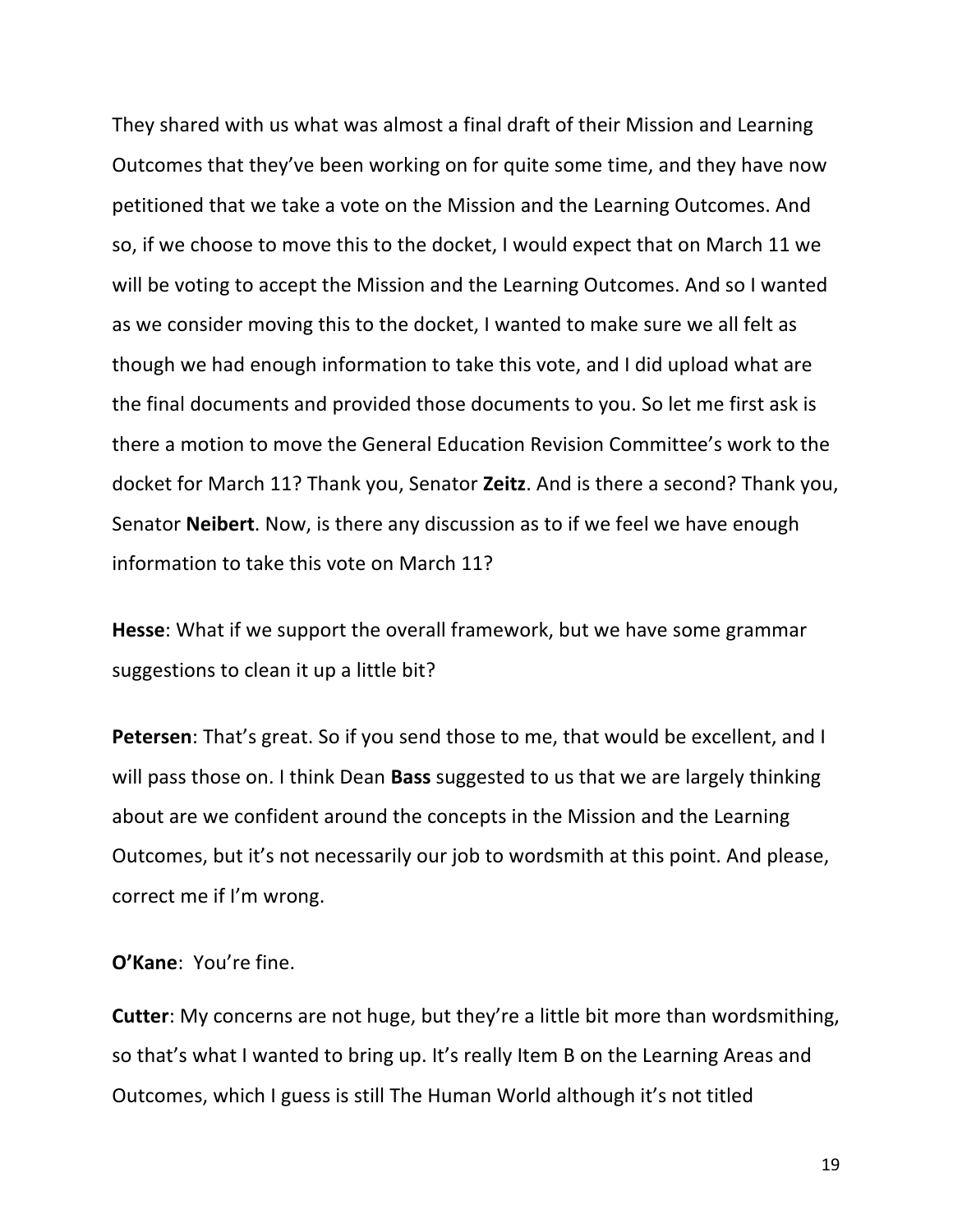anymore. So I would be worried if we couldn't have a substantive conversation about the Outcomes if it were coming up for example. The third Outcome, which I guess is Outcome 5 in Item B. It used to say, "in a range of historical and cultural contexts," and that's out. I know I'm a historian, but when you're talking about diversity, I think historical context is extremely important for understanding diversity. And Outcome 4, 'working with others across differences,' I think that's still a little bit confusing in the way it was last time, where it almost seems like group work.

**Petersen:** And so Chair **Cutter**, are you requesting that the Committee take this feedback and potentially incorporate it, prior to a vote on March 11?

**Cutter:** Yes, unless they're willing to have a conversation about it when they come, rather than just do a vote. I think other people I can see have issues.

**O'Kane:** We can certainly bring this up at our next meeting or two.

Petersen: Are you meeting on Friday?

**O'Kane:** Right. This Friday. I might request that these comments get to us immediately.

**Burnight:** Through you?

**Petersen:** Through me is fine, and we'll forward them on.

**Burnight**: I have a similar issue with Item D. I did a little homework on the quantitative versus formal there, that I brought up at the last meeting, and it looks like that wording—depends on which discipline you are part of, and so sort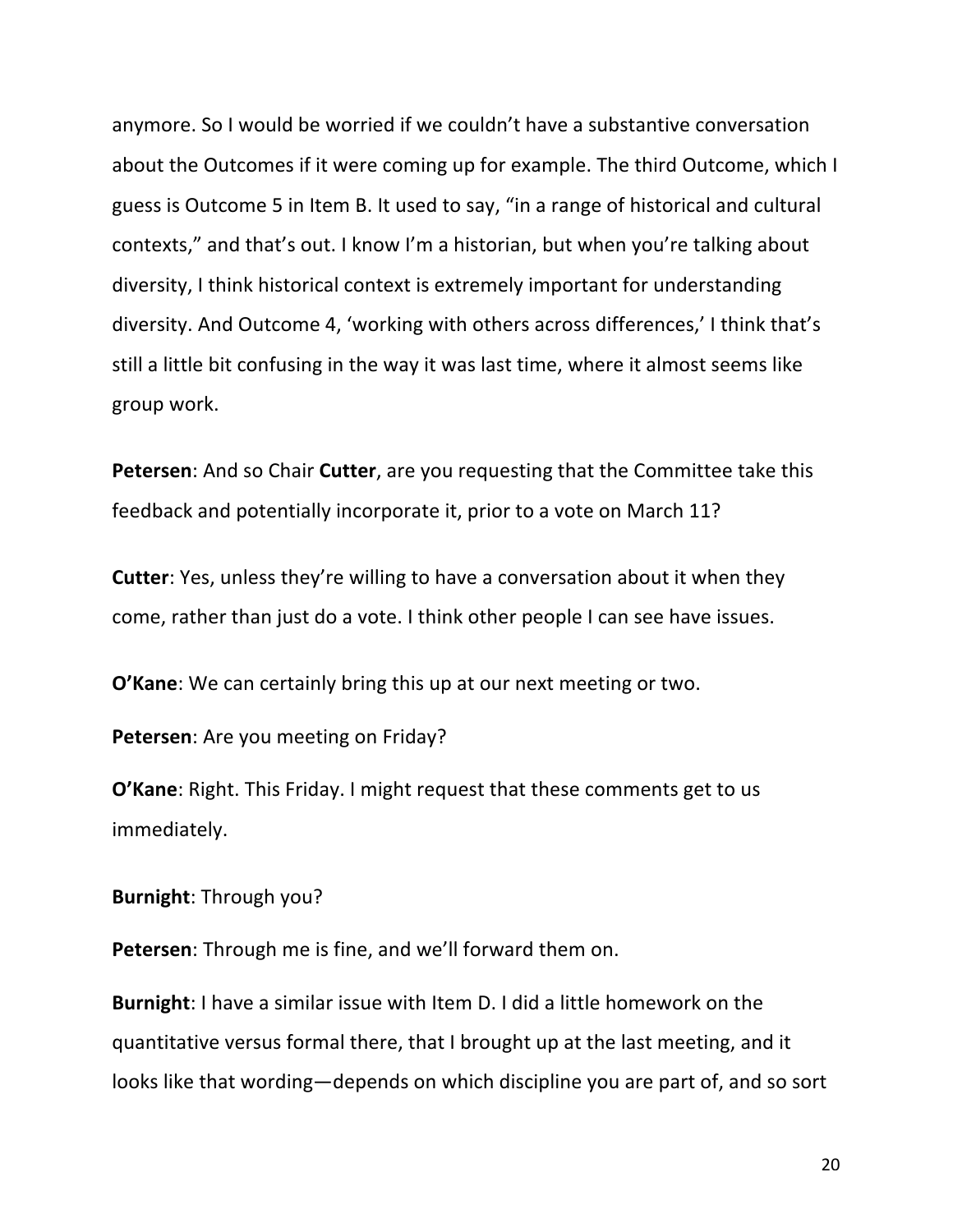of splitting the difference, I looked at how other universities framed it as part of their Gen Ed Core, and it looked like they use both quantitative and/or formal reasoning, and so I'd like to request that as a potential change just for clarity. So, those types of issues going through you?

**Petersen:** That would be excellent.

**O'Kane**: I can hear the committee talking about this now. We have tried our very, very hardest to strip out 'ors and ands,' because if you make that 'quantitative and formal reasoning,' it's no longer one outcome. It's two. So, I can hear the committee saying that.

**Petersen**: I would imagine if we feel that we have enough information to docket today, given the ability to send me that specific feedback so that I can provide it to the committee, I would anticipate then that we would go ahead and vote on March 11, and if we were to turn down this work, we would need to likely form potentially a special committee to provide very specific feedback to the General Education Committee in order to continue to move this work forward. I think our aim is not to allow this work to be stalled. That's one of the reasons at the very beginning we created a process where it couldn't get hung up in a particular college or department, but rather is here in our Senate, so that we can gather consensus, gather feedback, and move this work forward. We have a motion to docket this. Any other discussion before I call the question?

**Wohlpart**: If I may. I know I'm risking the administration making a comment about curriculum, but I've actually done this process several times, so one of the things that I've been very impressed with, with this Committee is the amount of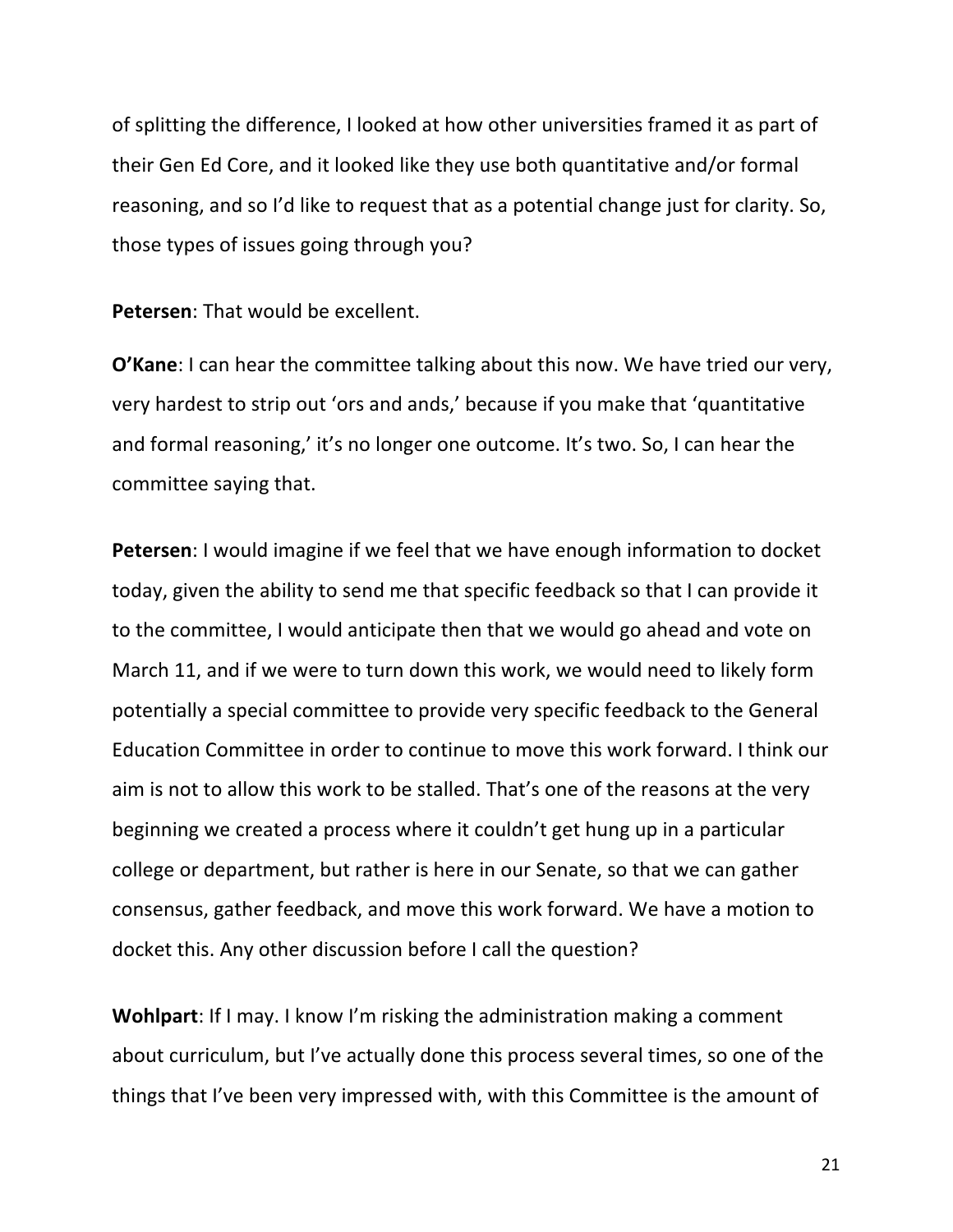listening they have done. And they have a wealth of knowledge, background and wisdom about this. I would urge you all to trust your colleagues. This isn't the end of this process. This is a new process for this campus, and it really needs to be the beginning of continuing to look at what we're doing and refine it: Does it work? Let's try it. Does it work? Let's come back to it. That's my encouragement—is to trust your colleagues who have done an enormous amount of work, and thought about all of the questions you have raised very deeply.

**Petersen:** Then let me call the question. All in favor of docketing the General Education Revision Committee request for a vote, please indicate by saying 'aye.' Any opposed? Any abstentions? Alright the motion passes. Again, I would take all of that feedback and I will send it to your committee, Senator O'Kane. Thank you. **O'Kane:** Great. Thanks.

#### **CONSIDERATION OF DOCKET ITEMS**

**Petersen**: That brings us to consideration of our docket items. The first is an emeritus request for Deborah **Giarusso**. Is there a motion to approve the Emeritus Request for Deborah Giarusso? Thank you, Senator Burnight. Thank you, second by Senator **Strauss**. And I do have a letter that was provided by the department head, and so I will just share this letter, and then if there is anyone who would like to speak on her behalf, that would be wonderful. Deborah **(Giarusso)** has provided over ten years of meritorious service at the University of Northern Iowa. During her tenure, she has developed and taught advanced level courses in finance. Over and above her teaching, her service record also includes several terms on the department search committee and Assurances of Learning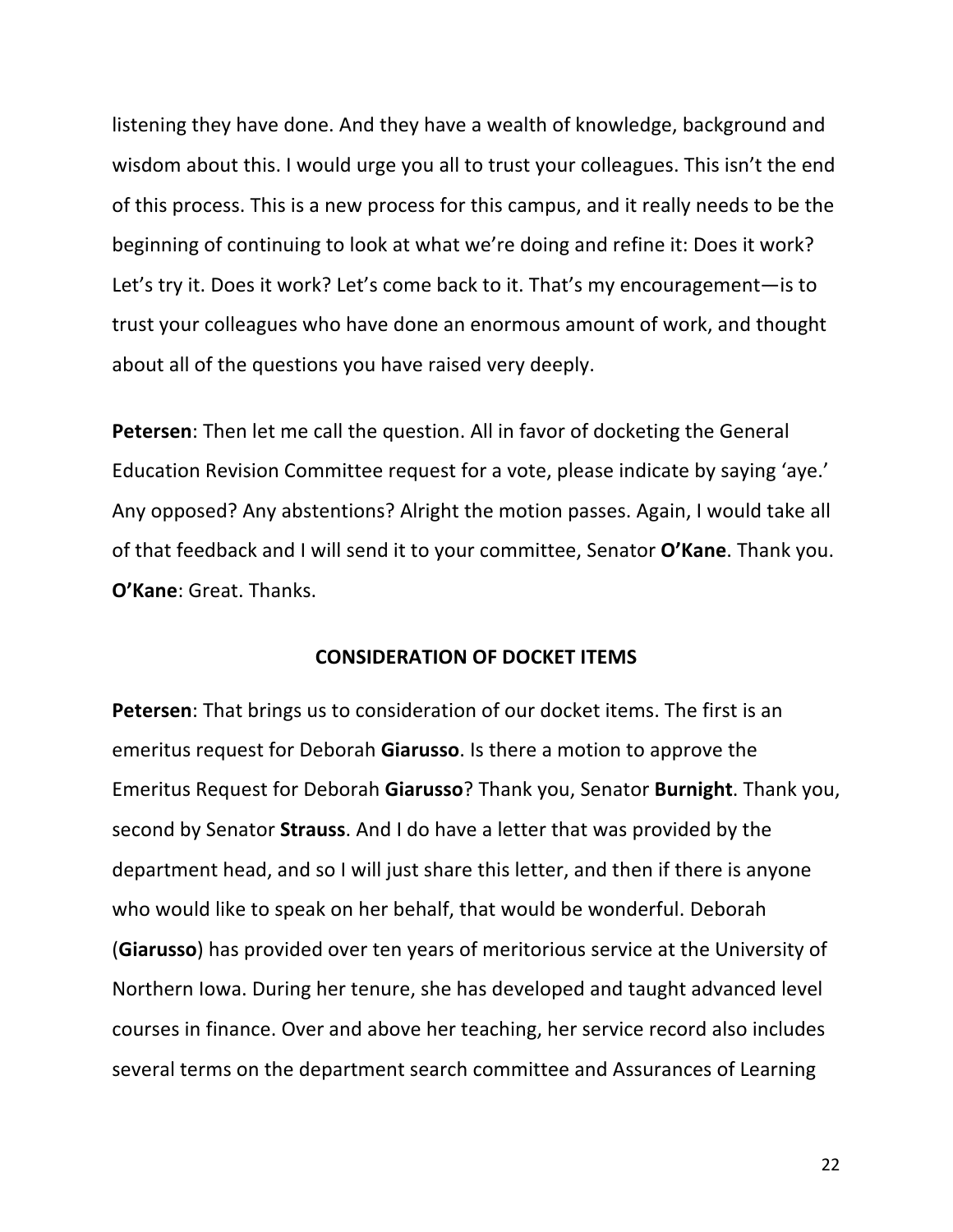committee core curriculum committee. She also has served as coordinator of Financial Analyst's program and personal wealth emphasis designation. Deborah was the faculty for the financial management Association for two years." Is there anyone that would like to offer any additional? Okay. All if favor of approving the Emeritus Request for Deborah Giarusso, please indicate by saying 'aye.' Any opposed? Any abstentions. Alright, the motion passes.

**Petersen**: The second item on our docket this afternoon is the Emeritus Request for Cynthia **Dunn**. Is there a motion to approve this request? Thank you, Senator **Burnight**. And is there a second? Thank you, Senator **Gould**. Great. I would like to now invite Dr. Stalp to speak.

**Stalp:** Thank you. Cynthia Dickel **Dunn** joined the faculty of the Department of Sociology, Anthropology and Criminology in 2000 is retiring from UNI on June 30<sup>th</sup> of 2019. Dr. **Dunn** earned tenure in 2006, and full professor in 2015. Dr. **Dunn** unites linguistic anthropology, (exploring linguistic variation in politeness systems, speech styles and genre) in psychological anthropology, (examining cultural models of the self and social relationships). Dr. **Dunn** has served UNI in many capacities, including serving on the CSBS Faculty Senate, the Dorothy Jean Ray Anthropology Scholarship Committee. She's been involved in the Women & Gender Studies Program, and most recently served the SAC department as PAC Chair. She has also received the CSBS Outstanding Teaching Award, and contributes to both the LAC and anthropology major regularly through her teaching. We on the staff which Dr. **Dunn** well as she moves on to the next adventures in her life, where she will be moving with her family to Colorado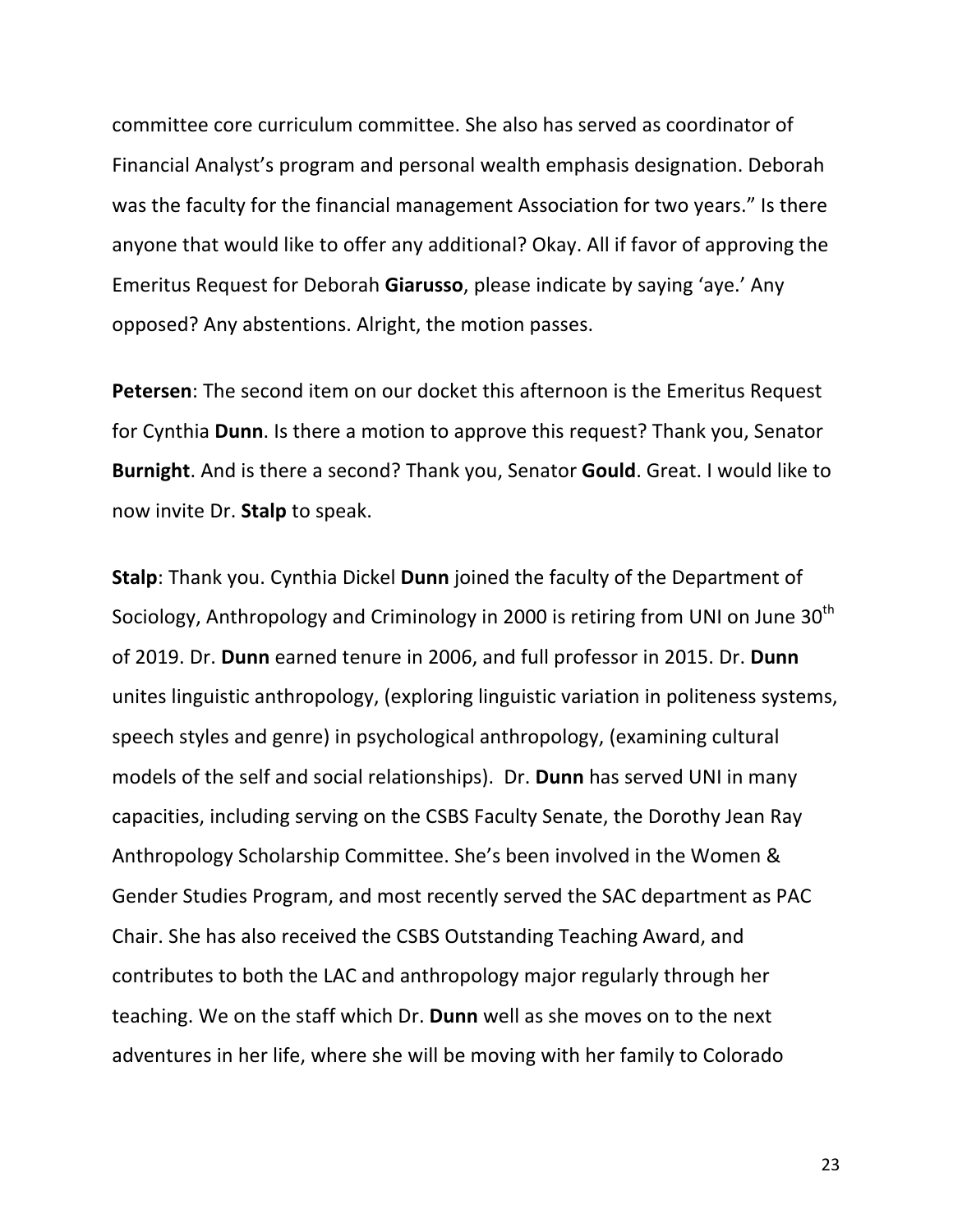Springs where they can enjoy hiking, wine tasting, and reasonable amounts of snow. [Laughter]

Wes **Dunn**: That goes away.

**Petersen**: I am selfishly disappointed because they are my neighbors, and so I always hate to lose good neighbors. Is there anyone else that would like to offer? Alright. All if favor of approving the Emeritus Request for Cynthia Dunn, please indicate by saying 'aye.' And any opposed? And abstentions? Excellent, the motion passes. The last item on our docket for this afternoon is the Emeritus Request for Anne **Myles**. Is there a motion to approve this emeritus request? Thank you, Senator **Mattingly**. Is there a second? Thank you, Senator **Burnight**. I I have a letter here from Jennifer **Cooley**. She had planned to be here, but I think she is stuck in Des Moines, so I will just share what she has written:

"Dr. Myles joined the faculty at UNI in 1999. Although my time as her department chair has been relatively brief, I also conferred with Dr. Jeff Copeland and Dr. Julie **Husband** in my preparation of these comments. Dr. **Myles** has admirably served as a teacher and researcher throughout her tenure at UNI. She has also performed demanding service roles, such as chairing the PAC Committee in our department and coordinating the graduate program in English. She proved a steadfast supporter of her peers as PAC Chair and guided numerous students to success in their graduate studies as coordinator of M.A. program in English, with careful attention to each student's particular needs. I also salute her renewed passion for her creative work as a poet, which leads her to pursue graduate work toward a second advanced degree, this time an MFA. In short, I highly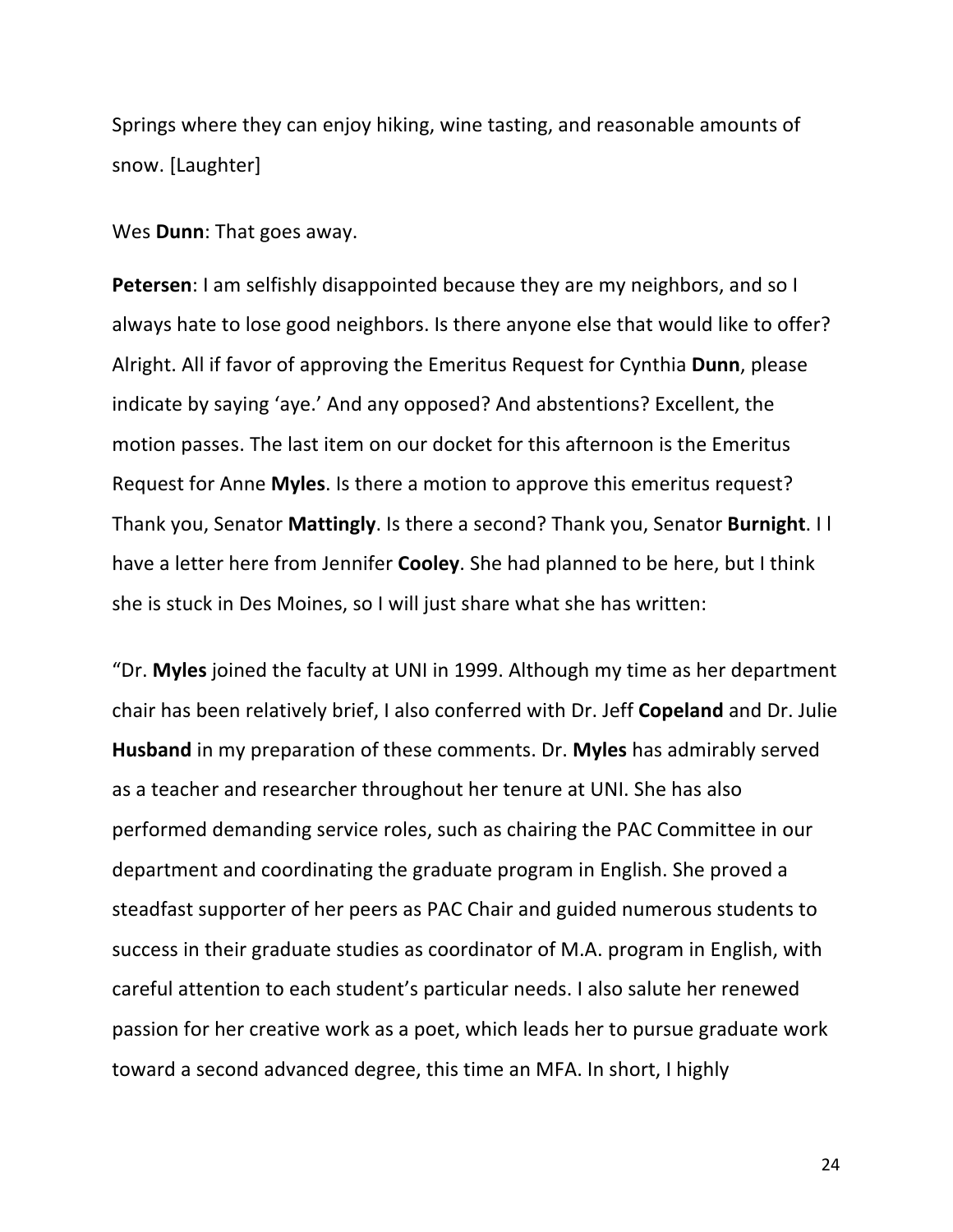recommend bestowing the honor of Emeritus Status on Dr. Anne Myles, and I appreciate her investment in the success of her peers and her students, as well as to the university as a whole. She will be missed!

#### **Petersen:** Are there any other comments?

**Ahart:** I've had the pleasure of having Dr. Myles in class multiple times. I'd have to say that there are few people who are so truly passionate and inspiring about the work that they do like Dr. Myles has been to me. She has been so clearly passionate about American literature and has been able to spark that in every student in their own unique way and help them pursue their own term papers in a way that provides you support that is so unique and individualized that she makes you excited to do it. It's been a pleasure to be in her courses and I know that many other students have been honored as well.

**Petersen:** Thank you.

**Strauss:** Did I understand that properly, that she is going to earn an MFA after she retires?

### **Petersen**: Yes.

#### **Strauss: How exciting.**

**Petersen**: Yes. Sounds exciting. All in favor of approving Dr. Anne **Myles**' emeritus request, please indicate by saying 'aye.' Any opposed? Any abstentions? Great. The motion passes. I have no New Business for us. Is there any other business I am missing? Is there a motion to adjourn? Thank you Senator **Strauss**, and a second by Senator Zeitz. We are adjourned.